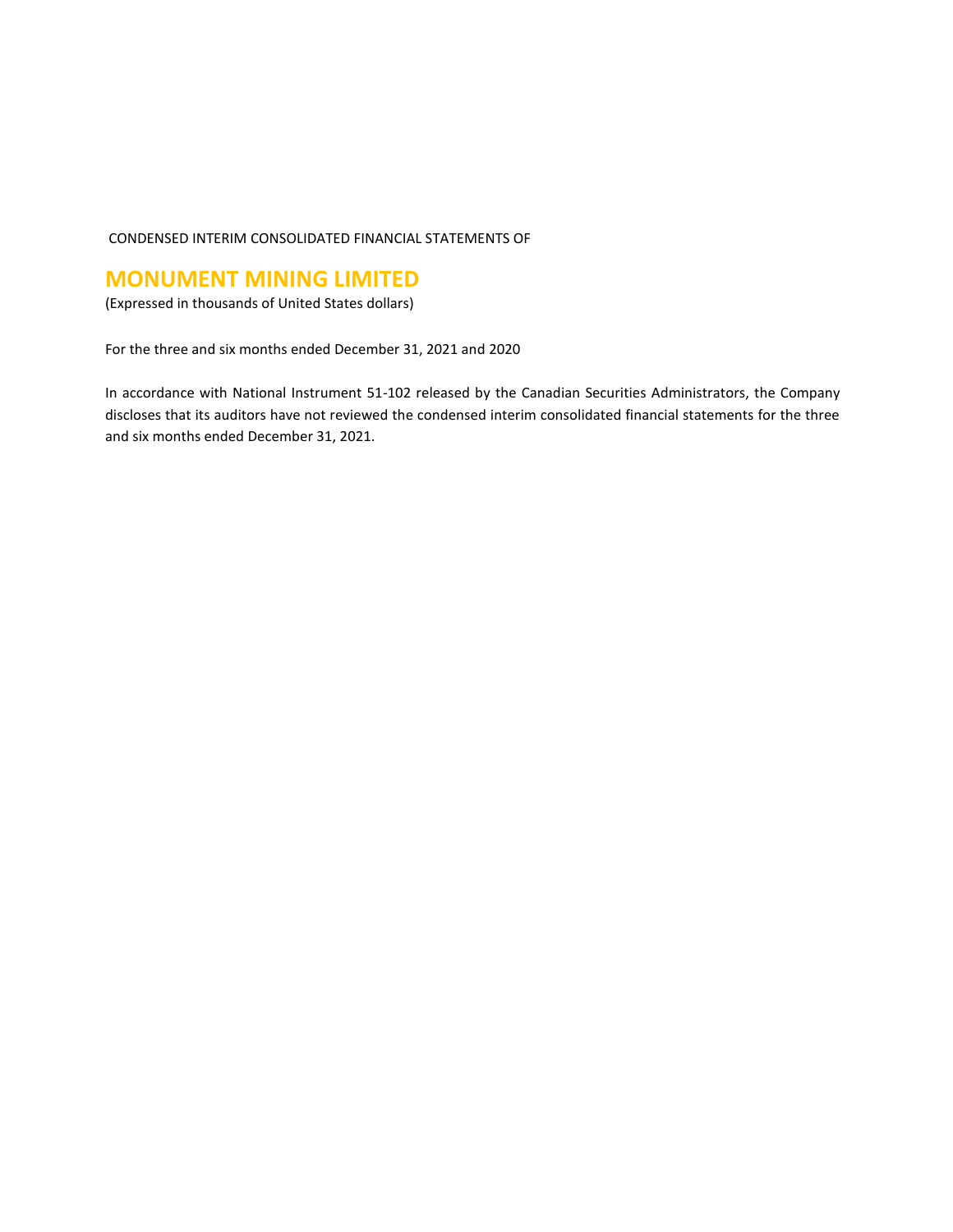# **TABLE OF CONTENTS**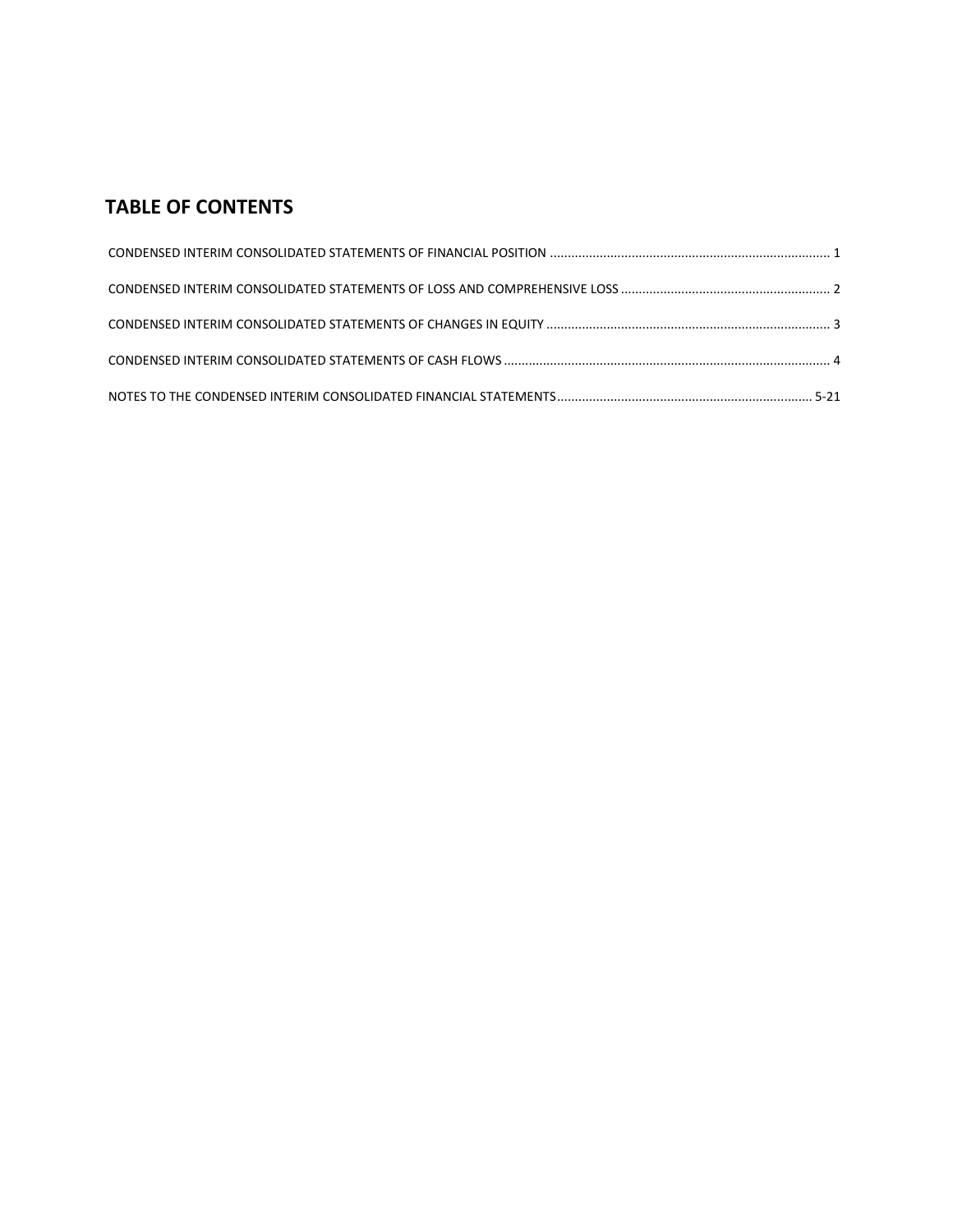# **CONDENSED INTERIM CONSOLIDATED STATEMENTS OF FINANCIAL POSITION**

(Unaudited-expressed in thousands of United States dollars, except share and per share amounts or otherwise stated)

|                                                          | <b>Notes</b>   | December 31, 2021 | June 30, 2021  |
|----------------------------------------------------------|----------------|-------------------|----------------|
|                                                          |                | \$                | \$             |
| <b>ASSETS</b>                                            |                |                   |                |
| <b>Current assets</b>                                    |                |                   |                |
| Cash and cash equivalents                                | 4              | 27,797            | 38,623         |
| Trade and other receivables                              | 5              | 1,331             | 416            |
| Income tax receivable                                    | 17             | 15                |                |
| Prepaid expenses and deposits                            |                | 763               | 891            |
| Inventories                                              | 6              | 13,253            | 14,522         |
| Deferred costs                                           | $\overline{7}$ | 10                | 70             |
| <b>Total current assets</b>                              |                | 43,169            | 54,522         |
| <b>Non-current assets</b>                                |                |                   |                |
| Property, plant and equipment                            | 8              | 32,573            | 30,306         |
| Exploration and evaluation                               | 9              | 60,672            | 56,948         |
| <b>Total non-current assets</b>                          |                | 93,245            | 87,254         |
| <b>Total assets</b>                                      |                | 136,414           | 141,776        |
| LIABILITIES AND EQUITY                                   |                |                   |                |
| <b>Current liabilities</b>                               |                |                   |                |
| Accounts payable and accrued liabilities                 | 12             | 4,180             | 3,107          |
| Deferred revenue                                         | 13             | 365               | 2,402          |
| Lease liabilities                                        | 14             | 19                | 43             |
| Income tax payable                                       | 17             |                   | 431            |
| <b>Total current liabilities</b>                         |                | 4,564             | 5,983          |
| <b>Non-current liabilities</b>                           |                |                   |                |
|                                                          |                | 47                | 47             |
| Borrowings                                               | 15             |                   | 6,206          |
| Asset retirement obligations<br>Deferred tax liabilities | 16             | 6,247             |                |
| <b>Total non-current liabilities</b>                     | 17             | 2,412<br>8,706    | 2,662<br>8,915 |
|                                                          |                |                   |                |
| <b>Total liabilities</b>                                 |                | 13,270            | 14,898         |
| <b>Equity</b>                                            |                |                   |                |
| Share capital                                            | 18             | 117,193           | 117,129        |
| Capital reserves - warrants                              | 19             | 2,612             | 2,612          |
| Capital reserves - options                               | 19             | 10,303            | 10,303         |
| Capital reserves - restricted share units                | 19             | 904               | 933            |
| Deficit                                                  |                | (7,868)           | (4,099)        |
| <b>Total equity</b>                                      |                | 123,144           | 126,878        |
| <b>Total liabilities and equity</b>                      |                | 136,414           | 141,776        |
|                                                          |                |                   |                |

Commitments and contingencies (Note 25) Subsequent events (Note 28)

Approved on behalf of the Board:

"Cathy Zhai" "Graham Dickson"

Graham Dickson, Director, Chairman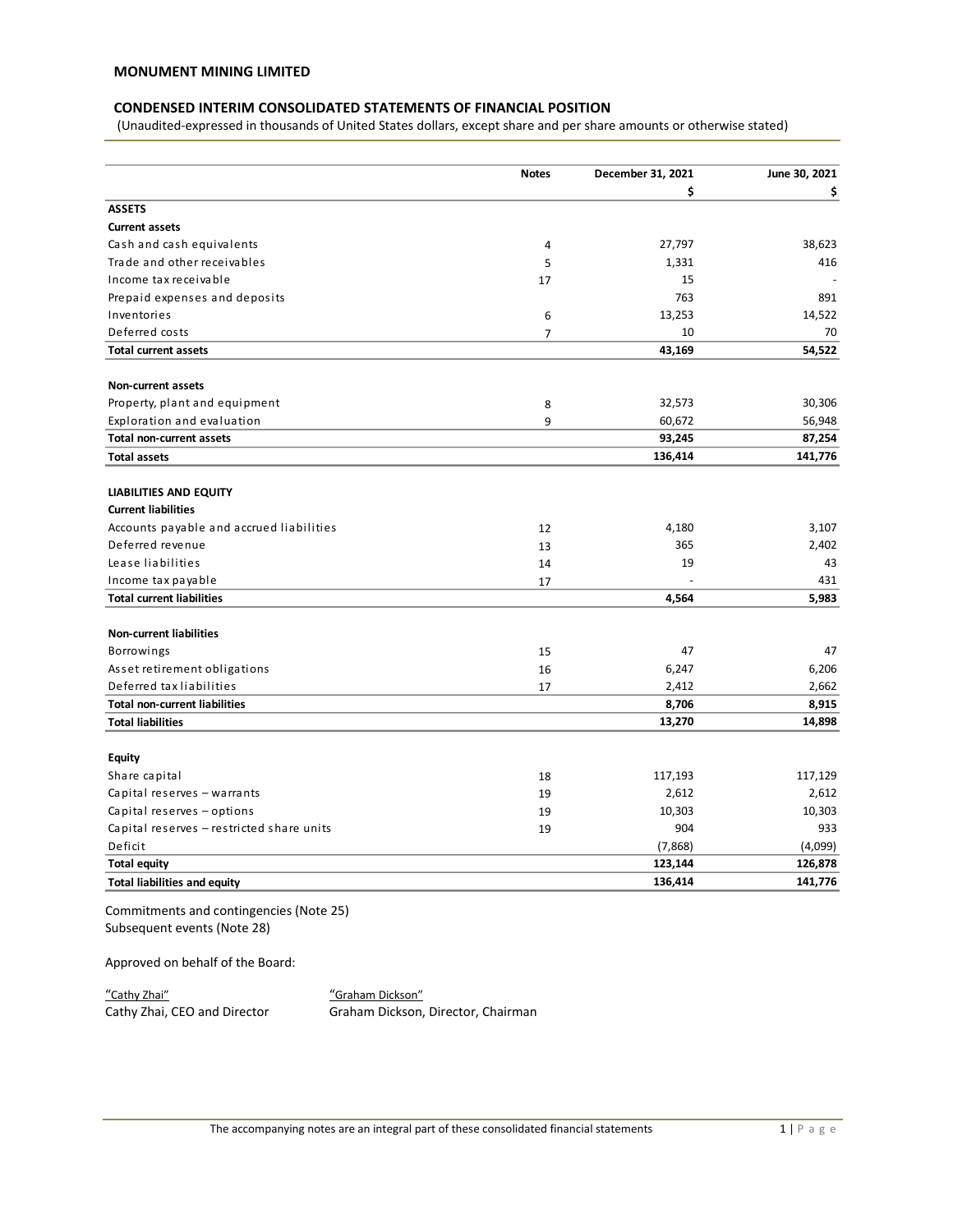# **CONDENSED INTERIM CONSOLIDATED STATEMENTS OF LOSS AND COMPREHENSIVE LOSS**

For the three and six months ended December 31, 2021 and 2020

(Unaudited-expressed in thousands of United States dollars, except share and per share amounts or otherwise stated)

|                                            |                 |  |              | Three months ended |              | Six months ended |
|--------------------------------------------|-----------------|--|--------------|--------------------|--------------|------------------|
|                                            |                 |  | December 31. | December 31.       | December 31. | December 31,     |
|                                            | <b>Notes</b>    |  | 2021         | 2020               | 2021         | 2020             |
|                                            |                 |  | \$           | \$                 | \$           | \$               |
| <b>Mining operations</b>                   |                 |  |              |                    |              |                  |
| Revenue                                    |                 |  | 5,047        | 6,835              | 7,430        | 12,754           |
| Production costs                           | 20              |  | (5, 199)     | (4, 141)           | (7, 234)     | (7,001)          |
| Gross margin (loss) from mining operations |                 |  | (152)        | 2,694              | 196          | 5,753            |
| Operation expenses                         | 21              |  |              | (150)              | (48)         | (179)            |
| Accretion of asset retirement obligation   | 16              |  | (37)         | (33)               | (69)         | (68)             |
| Depreciation and amortization              |                 |  | (1,589)      | (892)              | (2, 185)     | (1,616)          |
| Income (loss) from mining operations       |                 |  | (1,778)      | 1,619              | (2, 106)     | 3,890            |
| Corporate expenses                         | 22              |  | (346)        | (460)              | (773)        | (788)            |
| Income (loss) before other items           |                 |  | (2, 124)     | 1,159              | (2,879)      | 3,102            |
| Other items                                |                 |  |              |                    |              |                  |
| Interest income                            |                 |  | 16           | 21                 | 27           | 41               |
| Interest expense                           | 13,14           |  | (66)         | (297)              | (197)        | (721)            |
| Loss on disposal of assets                 |                 |  | (12)         | (121)              | (12)         | (121)            |
| Foreign currency exchange loss             |                 |  | (504)        | (858)              | (674)        | (1, 547)         |
| Loss from other items                      |                 |  | (566)        | (1, 255)           | (856)        | (2, 348)         |
| Loss before income taxes                   |                 |  | (2,690)      | (96)               | (3,735)      | 754              |
| Tax recovery (expenses)                    | 17              |  | 188          | (553)              | (34)         | (1, 265)         |
| <b>Total loss and comprehensive loss</b>   |                 |  | (2,502)      | (649)              | (3,769)      | (511)            |
| Loss per share                             |                 |  |              |                    |              |                  |
| - Basic                                    | 23 <sub>5</sub> |  | $(0.01)$ \$  | $(0.00)$ \$        | $(0.01)$ \$  | (0.00)           |
| - Diluted                                  | $23 \;$ \$      |  | $(0.01)$ \$  | $(0.00)$ \$        | $(0.01)$ \$  | (0.00)           |
| Weighted average number of common shares   |                 |  |              |                    |              |                  |
| - Basic                                    | 23              |  | 326,362,867  | 321,971,563        | 326,167,215  | 321,580,259      |
| - Diluted                                  | 23              |  | 326,362,867  | 321,971,563        | 326,167,215  | 321,580,259      |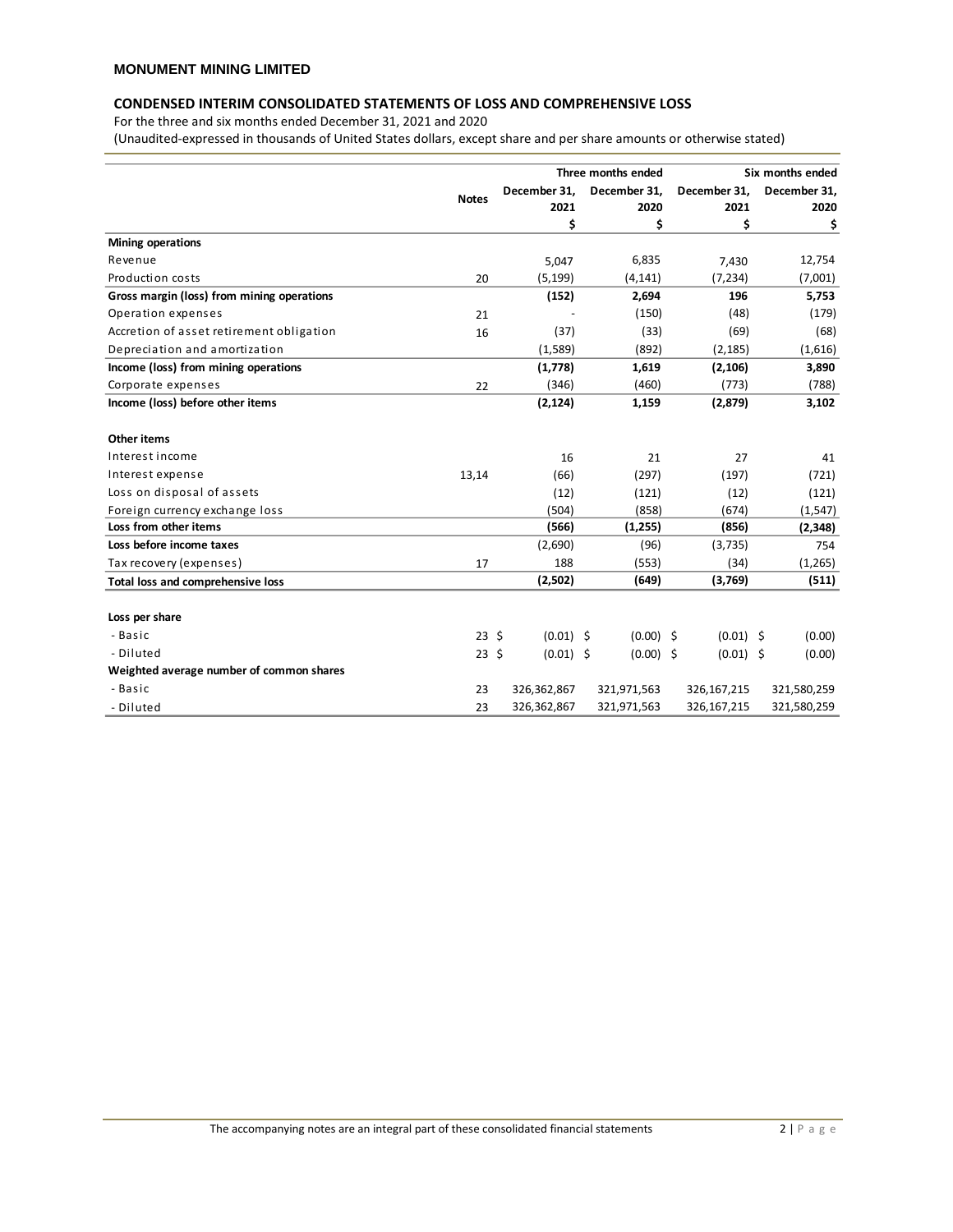# **CONDENSED INTERIM CONSOLIDATED STATEMENTS OF CHANGES IN EQUITY**

For the three and six months ended December 31, 2021 and 2020

(Unaudited-expressed in thousands of United States dollars, except share and per share amounts or otherwise stated)

|                               | <b>Common</b><br>shares  | Capital<br>reserve -<br>warrants | Capital<br>reserve -<br>options | Capital<br>reserve -<br>restricted<br>share units<br>("RSUs") | Retained<br>earnings<br>(deficit) | <b>Total equity</b> |
|-------------------------------|--------------------------|----------------------------------|---------------------------------|---------------------------------------------------------------|-----------------------------------|---------------------|
|                               | \$                       | \$                               | \$                              | S                                                             | \$                                | \$                  |
| Balances at June 30, 2020     | 117,444                  | 2,612                            | 10,303                          | 843                                                           | 95,219                            | 226,421             |
| RSUs redeemed                 | 54                       | $\overline{\phantom{a}}$         |                                 | (54)                                                          |                                   |                     |
| Net loss for the period       |                          | ٠                                |                                 |                                                               | (511)                             | (511)               |
| Balances at December 31, 2020 | 117,498                  | 2,612                            | 10,303                          | 789                                                           | 94,708                            | 225,910             |
| Balances at June 30, 2021     | 117,129                  | 2,612                            | 10,303                          | 933                                                           | (4,099)                           | 126,878             |
| Share-based compensation      |                          | $\overline{\phantom{a}}$         |                                 | 35                                                            |                                   | 35                  |
| RSUs redeemed                 | 64                       | $\overline{\phantom{a}}$         |                                 | (64)                                                          |                                   |                     |
| Net loss for the period       | $\overline{\phantom{a}}$ | $\overline{\phantom{a}}$         |                                 | $\overline{\phantom{0}}$                                      | (3,769)                           | (3,769)             |
| Balances at December 31, 2021 | 117,193                  | 2,612                            | 10,303                          | 904                                                           | (7, 868)                          | 123,144             |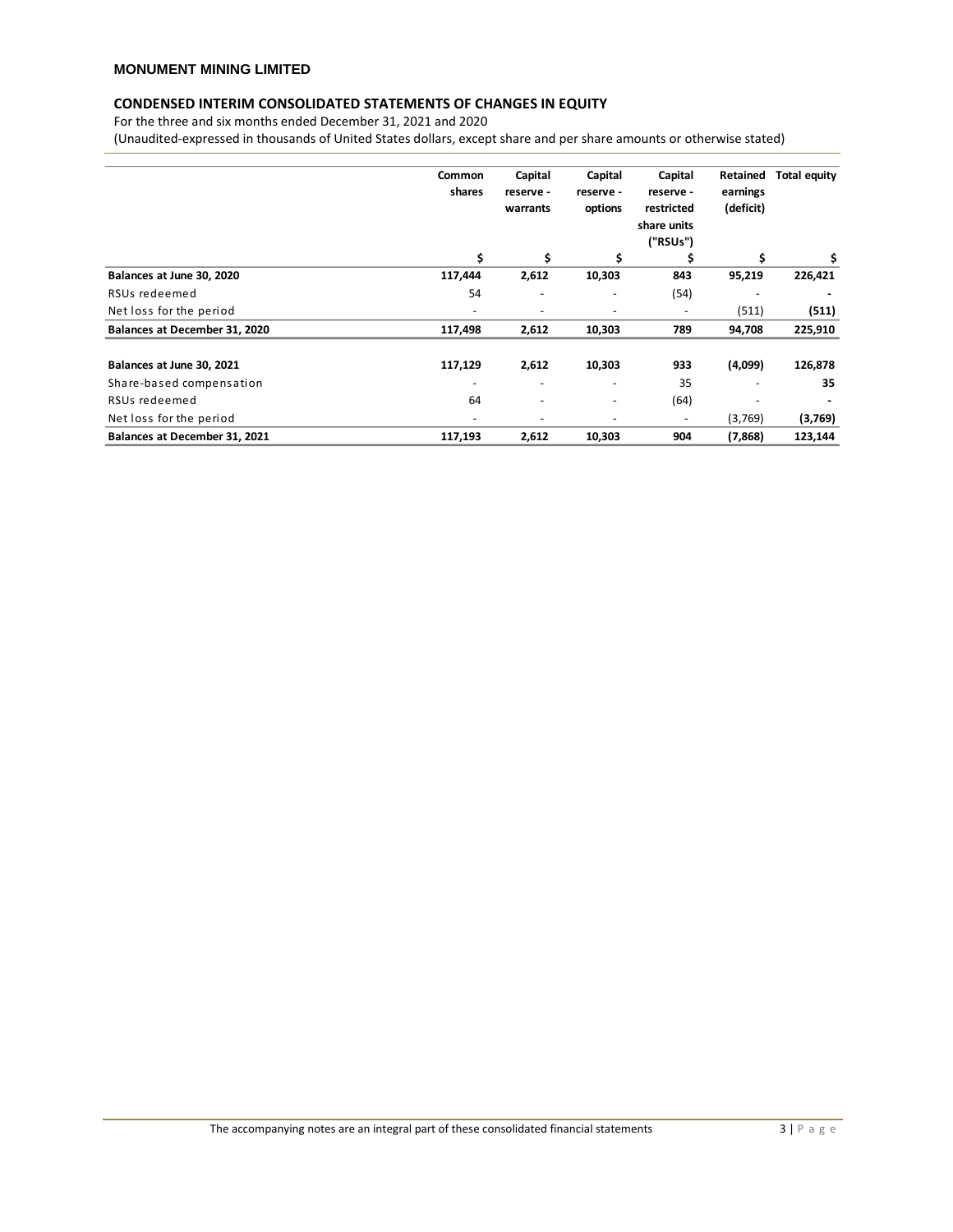# **CONDENSED INTERIM CONSOLIDATED STATEMENTS OF CASH FLOWS**

For the three and six months ended December 31, 2021 and 2020

(Unaudited-expressed in thousands of United States dollars, except share and per share amounts or otherwise stated)

|                                                           |              |                | Three months ended |                | Six months ended |
|-----------------------------------------------------------|--------------|----------------|--------------------|----------------|------------------|
|                                                           | <b>Notes</b> | December 31.   | December 31,       | December 31,   | December 31,     |
|                                                           |              | 2021           | 2020               | 2021           | 2020             |
|                                                           |              | \$             | \$                 | \$             | \$               |
| <b>Operating activities</b>                               |              |                |                    |                |                  |
| Loss for the period                                       |              | (2,502)        | (649)              | (3,769)        | (511)            |
| Adjustments to reconcile net loss to net cash provided    |              |                |                    |                |                  |
| from operating activities:                                |              |                |                    |                |                  |
| Depreciation, depletion and amortization                  |              | 1,601          | 903                | 2,208          | 1,638            |
| Accretion expense on asset retirement obligations         | 16           | 37             | 33                 | 69             | 68               |
| Share-based compensation                                  |              | 5              |                    | 10             |                  |
| Changes of deferred revenue                               | 13           | (1,051)        | (776)              | (2,038)        | (353)            |
| Unrealized foreign currency exchange loss                 |              | 314            | 628                | 408            | 1,107            |
| Loss on disposal of assets                                |              | 12             | 121                | 12             | 121              |
| Deferred income tax expense (recovery)                    |              | (506)          | 433                | (692)          | 598              |
| Cash provided from (used in) operating activities         |              | (2,090)        | 693                | (3,792)        | 2,668            |
| before change in working capital items                    |              |                |                    |                |                  |
| Change in non-cash working capital items:                 |              |                |                    |                |                  |
| Trade and other receivables                               |              | (643)          | (389)              | (915)          | (457)            |
| Prepaid expenses and deposits                             |              | 152            | (177)              | 126            | (705)            |
| Inventories                                               |              | 1,763          | 252                | 594            | (526)            |
| Accounts payable and accrued liabilities                  |              | (3,205)        | 417                | (13)           | 563              |
| Cash provided from (used in) operating activities         |              | (4,023)        | 796                | (4,000)        | 1,543            |
| <b>Financing activities</b>                               |              |                |                    |                |                  |
| Payment of lease liabilities                              | 14           | (11)           | (12)               | (19)           | (19)             |
| Borrowings                                                | 15           |                | 18                 |                | 18               |
| Cash provided from (used in) financing activities         |              | (11)           | 6                  | (19)           | (1)              |
| <b>Investing activities</b>                               |              |                |                    |                |                  |
| Expenditures on exploration and evaluation                |              | (2,909)        | (378)              | (3,406)        | (700)            |
| Expenditures on property, plant and equipment             |              | (829)          | (1, 314)           | (3,401)        | (1,672)          |
| Deposit received for due diligence on Mengapur sale       |              |                |                    |                | 3,750            |
| Proceeds from sale of 80% interests in Tuckanarra project |              | $\overline{a}$ | 1,522              | $\overline{a}$ | 1,522            |
| Cash provided from (used in) investing activities         |              | (3,738)        | (170)              | (6,807)        | 2,900            |
| Increase (decrease) in cash and cash equivalents          |              | (7, 772)       | 632                | (10, 826)      | 4,442            |
| Cash and cash equivalents at the beginning of the period  |              | 35,569         | 13,935             | 38,623         | 10,125           |
| Cash and cash equivalents at the end of the period        | 4            | 27,797         | 14,567             | 27,797         | 14,567           |
|                                                           |              |                |                    |                |                  |
| Cash and cash equivalents consist of:                     |              |                |                    |                |                  |
| Cash on hand and held from sale of assets                 |              | 27,480         | 10,378             | 27,480         | 10,378           |
| Restricted cash                                           |              | 317<br>27,797  | 4,189<br>14,567    | 317<br>27,797  | 4,189<br>14,567  |

Supplemental Cash Flow Information (Note 26)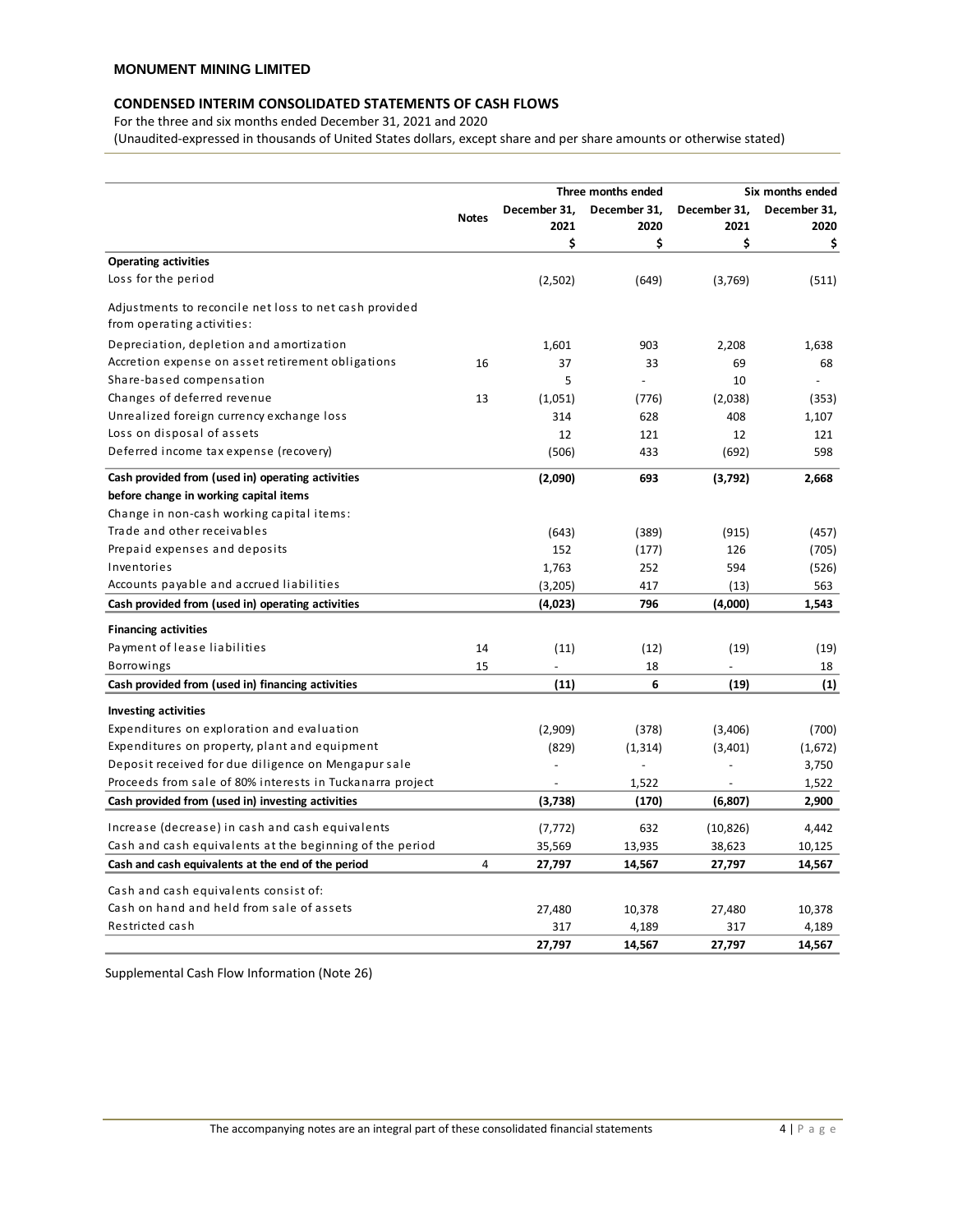For the three and six months ended December 31, 2021 and 2020 (Unaudited-expressed in thousands of United States dollars, except share and per share amounts or otherwise stated)

# **1. Corporate Information and Nature of Operations**

Monument Mining Limited ("Monument" or "the Company") is a Vancouver based gold producer, engaged in the operation of gold mines, acquisition, exploration and development of precious metals and other base metal mineral properties with a focus on gold. The Company is incorporated and domiciled under the Canada Business Corporations Act and listed on the Toronto Stock Venture Exchange ("TSX-V: MMY") and Frankfurt Stock Exchange ("FSE: D7Q1") with the head office located at 1100 Melville Street, Suite 1580, Vancouver, British Columbia, Canada V6E 4A6.

The Company's 100% owned Selinsing Gold Mine is located in Pahang State, Malaysia, and has been in commercial production since September 2010. The Company's exploration and development mineral assets are 100% owned through its subsidiaries, including the Selinsing gold portfolio in Pahang State, Malaysia comprised of the Selinsing, Buffalo Reef, Felda Land and Famehub projects (together "Selinsing"), and Murchison gold portfolio in Western Australia, Australia ("WA") comprised of the Burnakura, Gabanintha and 20% interests in Tuckanarra project.

The unaudited condensed interim financial statements of the Company for the three and six months ended December 31, 2021, comprising the Company and its subsidiaries, were authorized for issue in accordance with a resolution of the directors on February 28, 2022. These unaudited condensed interim consolidated financial statements are presented in thousands of United States (US) dollars and all values are rounded to the nearest thousand dollars except per share amounts or where otherwise indicated.

# **2. Basis of Preparation**

These unaudited condensed interim consolidated financial statements have been prepared in accordance with IAS 34, "Interim Financial Reporting". The accounting policies applied in these condensed interim consolidated financial statements are consistent with those used in the annual consolidated financial statements for the year ended June 30, 2021. These unaudited condensed interim consolidated financial statements do not include all disclosures required by International Financial Reporting Standards ("IFRS") for annual consolidated financial statements and accordingly, should be read in conjunction with the Company's annual audited consolidated financial statements for the year ended June 30, 2021, as some disclosures from the annual consolidated financial statements have been condensed or omitted. These unaudited condensed interim consolidated financial statements were prepared on a going concern basis under the historical cost method except for certain derivatives, which are measured at fair value and were prepared using accounting policies consistent with those in the annual audited consolidated financial statements as at and for the year ended June 30, 2021.

# **3. Significant Accounting Policies**

The unaudited condensed interim consolidated financial statements have been prepared in accordance with the accounting policies adopted in the Company's most recent annual consolidated financial statements for the year ended June 30, 2021.

# **a) Critical accounting estimates and judgments**

The preparation of these unaudited condensed interim consolidated financial statements requires management to make estimates and judgments that affect the amounts reported in the financial statements. Estimates and judgments are continually evaluated and are based on historical experience and other factors, including expectations of future events that are believed to be reasonable under the circumstances, and subject to measurement uncertainty, Actual financial results may not equal the estimated results due to differences between estimated or anticipated events and actual events. The judgments, estimates and assumptions made in the preparation of these condensed interim consolidated financial statements were similar to those made in the preparation of the Company's annual consolidated financial statements for the year ended June 30, 2021.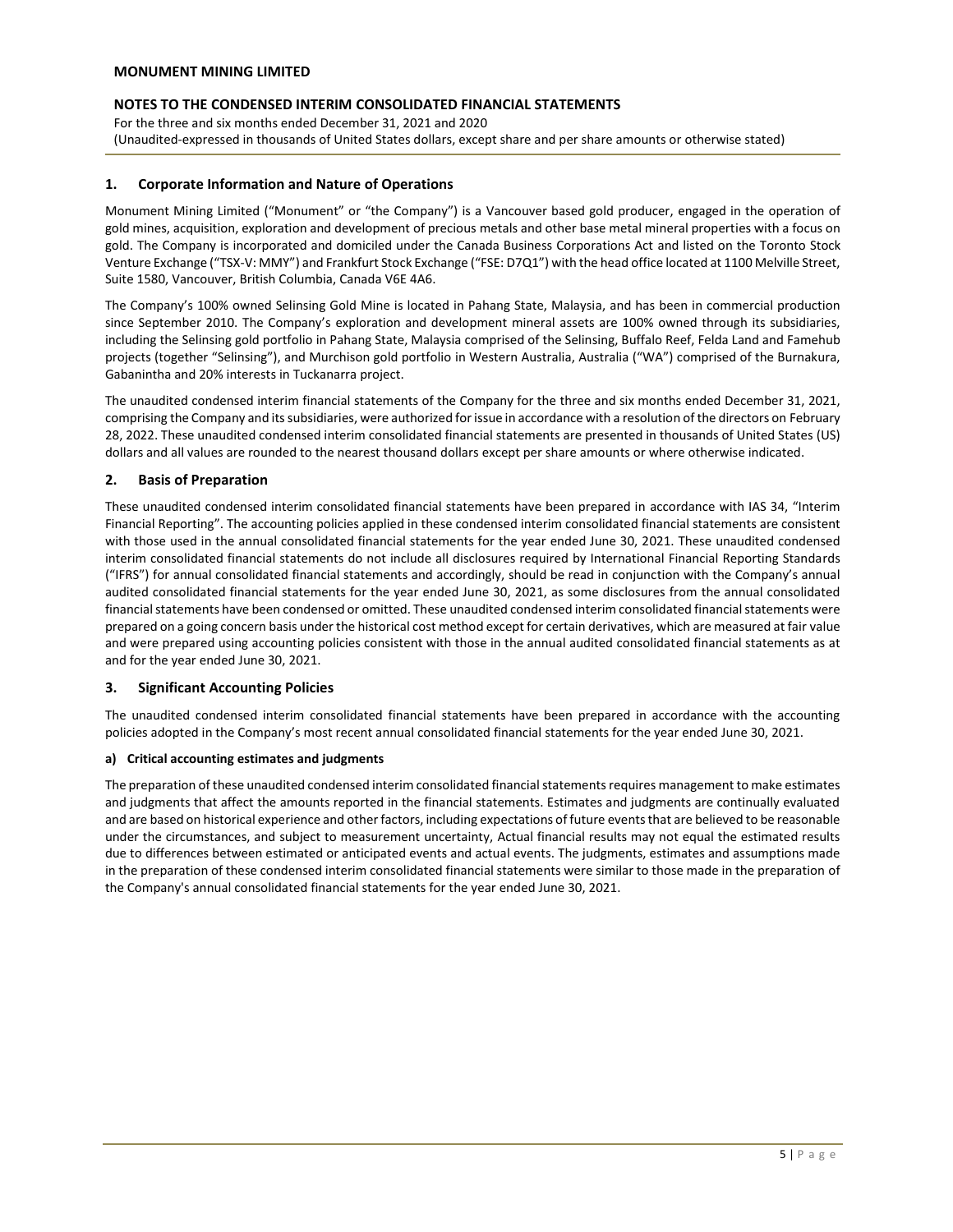For the three and six months ended December 31, 2021 and 2020 (Unaudited-expressed in thousands of United States dollars, except share and per share amounts or otherwise stated)

# **4. Cash and Cash Equivalents**

|                           | December 31, 2021 | June 30, 2021 |
|---------------------------|-------------------|---------------|
|                           |                   |               |
| Cash and cash equivalents | 27,480            | 38,311        |
| Restricted cash           | 317               | 312           |
|                           | 27,797            | 38,623        |

As of December 31, 2021, cash and cash equivalents of \$27.80 million (June 30, 2021: \$38.62 million) included restricted cash of \$0.32 million (June 30, 2021: \$0.31 million).

# **5. Trade and Other Receivables**

|                                   | December 31, 2021 | June 30, 2021 |
|-----------------------------------|-------------------|---------------|
|                                   |                   |               |
| Interest receivable               |                   | 11            |
| Goods and services tax receivable | 59                | 13            |
| Other receivables                 | 628               | 392           |
|                                   | 1,331             | 416           |

Trade and other receivables are non-interest bearing.

Other receivables of \$0.63 million include \$0.36 million (AUD\$0.50 million) consideration payment ("second deferred consideration") from Odyssey Gold Ply Ltd, the Purchaser who acquired the 80% interests in Tuckanarra project (Note 9 (b)), which will be due within 5 business days upon completion of the transfer of the 80% legal and beneficial interest of the tenements to Odyssey from the Company.

## **6. Inventories**

|                         | December 31, 2021 | June 30, 2021 |
|-------------------------|-------------------|---------------|
|                         |                   |               |
| Mine operating supplies | 1,553             | 1,420         |
| Stockpiled ore          | 1,354             | 2,733         |
| Work in progress        | 4,891             | 3,071         |
| Finished goods (a)      | 5,455             | 7,298         |
|                         | 13,253            | 14,522        |

Inventory includes supplies to production, stockpiled ore at ROM pad, work in progress such as gold in circuit and gold dore, and finished goods representing unsold gold bullion on hand. Ore inventories that are not expected to be processed in the next 12 months are classified as non-current assets which are nil as of December 31, 2021 (June 30, 2021: nil).

(a) Finished goods include 1,341 ounces of gold bullion held in the metal accounts (June 30, 2021: 2,911 ounces).

# **7. Deferred Costs**

As of December 31, 2021, deferred costs were \$0.01 million (June 30, 2021: \$0.07 million) for the gold prepaid sale (Note 13), as described in the following table:

|                                                                      | December 31, 2021 | June 30, 2021 |
|----------------------------------------------------------------------|-------------------|---------------|
|                                                                      |                   |               |
| Gold prepaid sale transaction costs, opening balance                 | 70                | 158           |
| Changes for the period                                               | (60)              | (88)          |
| Gold prepaid sale transaction costs, closing balance current poriton | 10                | 70            |

As of December 31, 2021, deferred financing cost included the transaction costs of gold prepaid in the amount of \$0.36 million, amortized over the 36 months period ending January 2022 against cost of sales when a portion of physical gold being delivered to the Lender (Note 13). During the six months ended December 31, 2021, \$0.06 million (six months ended December 31, 2020: \$0.03 million) was amortized against cost of sales.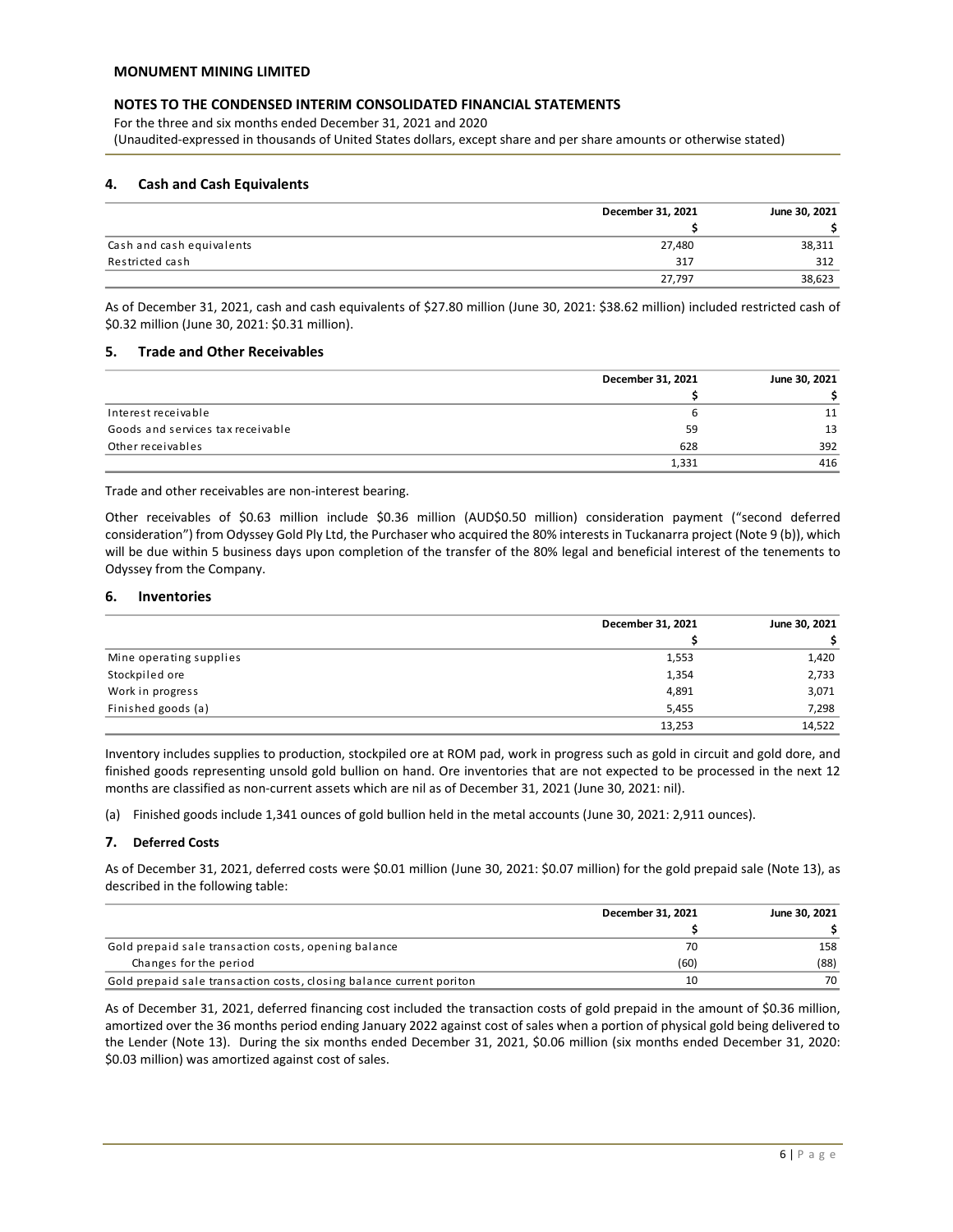For the three and six months ended December 31, 2021 and 2020 (Unaudited-expressed in thousands of United States dollars, except share and per share amounts or otherwise stated)

# **8. Property, Plant and Equipment**

|                                           | <b>Mineral</b> | Buildings,              | Construction             | Total     |
|-------------------------------------------|----------------|-------------------------|--------------------------|-----------|
|                                           | Properties (a) | plant and equipment (b) | in Progress (c)          |           |
|                                           | \$             | \$                      | \$                       | \$        |
| Cost                                      |                |                         |                          |           |
| As at June 30, 2020                       | 62,029         | 46,329                  | 4,477                    | 112,835   |
| Addition                                  | 2,917          | 412                     | 565                      | 3,894     |
| Change in ARO provision                   | (712)          | (135)                   |                          | (847)     |
| Disposal                                  |                | (285)                   |                          | (285)     |
| Reclassification                          |                | 28                      |                          | 28        |
| Mengapur project sale (Note 9(c))         |                | (10,049)                |                          | (10,049)  |
| As at June 30, 2021                       | 64,234         | 36,300                  | 5,042                    | 105,576   |
| Addition                                  | 1,170          | 373                     | 2,254                    | 3,797     |
| Change in ARO provision                   | 56             | (48)                    |                          | 8         |
| Disposal                                  |                | (80)                    |                          | (80)      |
| Reclassification (d)                      | (715)          | 1,217                   |                          | 502       |
| As at December 31, 2021                   | 64,745         | 37,762                  | 7,296                    | 109,803   |
| Accumulated depreciation and amortization |                |                         |                          |           |
| As at June 30, 2020                       | (45, 260)      | (27, 319)               | $\overline{\phantom{a}}$ | (72, 579) |
| Charge for the period                     | (4, 328)       | (1,686)                 |                          | (6,014)   |
| Disposal                                  |                | 149                     |                          | 149       |
| Mengapur project sale (Note 9(c))         |                | 3,174                   |                          | 3,174     |
| As at June 30, 2021                       | (49, 588)      | (25, 682)               |                          | (75, 270) |
| Charge for the period                     | (1, 391)       | (599)                   |                          | (1,990)   |
| As at December 31, 2021                   | (50, 979)      | (26, 251)               |                          | (77, 230) |
| Net book value                            |                |                         |                          |           |
| As at June 30, 2020                       | 16,769         | 19,010                  | 4,477                    | 40,256    |
| As at June 30, 2021                       | 14,646         | 10,618                  | 5,042                    | 30,306    |
| As at December 31, 2021                   | 13,766         | 11,511                  | 7,296                    | 32,573    |
|                                           |                |                         |                          |           |

a) Included under mineral properties placed into production at the Selinsing Gold Mine in Pahang State, Malaysia, which is subject to depletion on a unit of production basis.

- b) Included under buildings, plant and equipment are camps and gold processing plants in Malaysia for net book value of \$6.13 million and in Western Australia for \$5.36 million including \$1.22 million (Note 9(b)) Burnakura gold plant maintenance cost that have been reclassified from exploration and evaluation expenditures during the quarter.
- c) As of December 31, 2021, construction expenditures totaled \$7.30 million (June 30, 2021: \$5.04 million) comprised \$3.14 million (June 30, 2021: \$3.14 million) for the sulphide ore treatment process study, \$2.63 million for flotation plant construction (June 30, 2021: \$0.37 million) at Selinsing, and \$1.53 million (June 30, 2021: \$1.53 million) for the Burnakura crushing plant refurbishment at Murchison. Of which a total \$1.70 million were incurred during the three-month period ended December 31, 2021 for the flotation construction. Construction expenditures are not subject to depreciation until they are available for use.
- d) Included in \$(0.72) million as of December 31, 2021 were reclassification from last years transactions at Selinsing Gold Mine: \$(0.77) million reclassified to Exploration and Evaluation which spent on tailing storage facilities ("TSF") and river diversion for sulphide project development, offset by \$0.05 million reclassified from Exploration and Evaluation which spent on building temporary access road to Peranggih pits to accommodate mining production (Note 9(a)).

Included in \$1.22 million as of December 31, 2021 were repair and maintenance expenditure on Murchison gold process plant in past years that were recorded under care and maintenance against Exploration and Evaluation and were reclarified under Property, Plant and Equipment (Note 9(b)).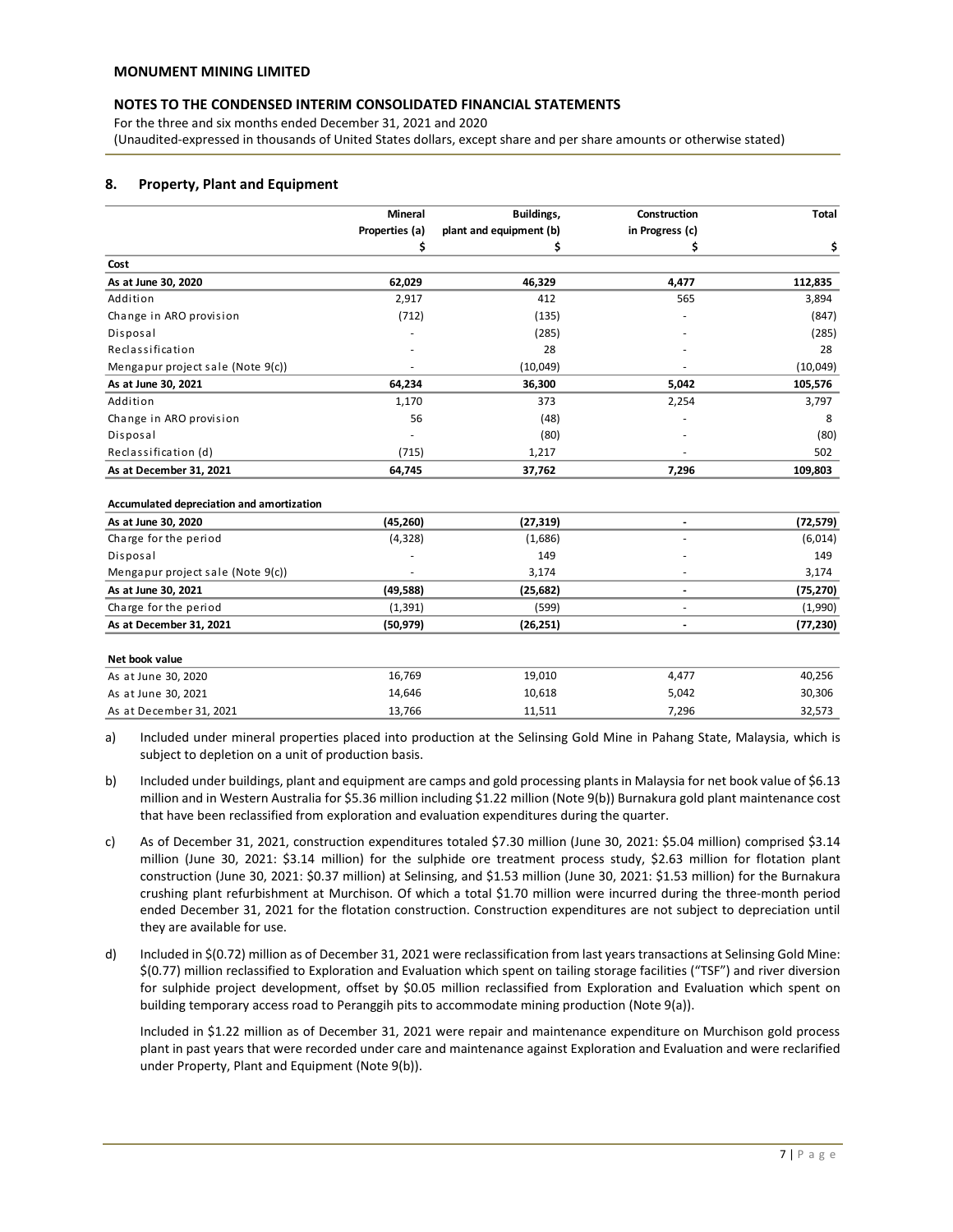For the three and six months ended December 31, 2021 and 2020 (Unaudited-expressed in thousands of United States dollars, except share and per share amounts or otherwise stated)

# **9. Exploration and Evaluation**

|                                             | <b>Selinsing Gold</b> | <b>Murchison</b>      | Mengapur                         | <b>Total</b> |
|---------------------------------------------|-----------------------|-----------------------|----------------------------------|--------------|
|                                             | Portfolio             | <b>Gold Portfolio</b> | <b>Copper and Iron Portfolio</b> |              |
|                                             | \$                    | \$                    | \$                               | \$           |
|                                             | (a)                   | (b)                   | (c)                              |              |
| Balance, June 30, 2020                      | 28,134                | 31,835                | 122,085                          | 182,054      |
| Drilling                                    | 116                   |                       |                                  | 116          |
| Geological                                  | 21                    | 377                   |                                  | 398          |
| Plant maintenance                           |                       | 125                   |                                  | 125          |
| Site activities                             | 46                    | 372                   | 346                              | 764          |
| Share-based compensation                    | 35                    |                       |                                  | 35           |
| Asset retirement obligations                |                       | 1                     | (23)                             | (22)         |
| Property fees                               | 104                   | 242                   | 28                               | 374          |
| Mine development tranfer to inventory       | (1, 447)              |                       |                                  | (1, 447)     |
| Incidental cost for property sale           |                       | 31                    |                                  | 31           |
| Sale of 80% interest in Tuckanarra project  |                       | (3,044)               |                                  | (3,044)      |
| Cancellation of Intec agreement             |                       |                       | (1, 272)                         | (1, 272)     |
| Mengapur project sale (c)                   |                       |                       | (121, 164)                       | (121, 164)   |
| Changes for the year                        | (1, 125)              | (1,896)               | (122,085)                        | (125, 106)   |
| Balance, June 30, 2021                      | 27,009                | 29,939                | $\blacksquare$                   | 56,948       |
| Assay and analysis                          | 15                    | 110                   |                                  | 125          |
| Drilling                                    | 45                    | 642                   |                                  | 687          |
| Geological                                  | 26                    | 220                   |                                  | 246          |
| Plant maintenance (Note 8(d))               |                       | (1, 217)              |                                  | (1, 217)     |
| Site activities                             | 44                    | 238                   |                                  | 282          |
| Property fees                               | 43                    | 175                   |                                  | 218          |
| Mine development                            | 2,668                 |                       |                                  | 2,668        |
| Reclass from mineral properties (Note 8(d)) | 715                   |                       |                                  | 715          |
| Changes for the period                      | 3,556                 | 168                   |                                  | 3,724        |
| Balance, December 31, 2021                  | 30,565                | 30,107                |                                  | 60,672       |

# **a) Selinsing Gold Portfolio**

Exploration and evaluation expenditure covers the Company's 100% interest in the Selinsing Gold Mine Portfolio including Selinsing Deep, a part of Buffalo Reef, Felda Land and Famehub, which lie continuously and contiguously along the gold trend upon which the Selinsing Gold Mine is located. As of December 31, 2021 total balance of \$30.57 million mainly included \$3.43 million for Selinsing Flotation project development comprised of \$2.79 million for TSF upgrade, \$0.45 million for cutback and \$0.19 million for river diversion at Buffalo Reef, and \$26.2 million for acquisition and exploration, of which \$1.41 million for Selinsing Deep, \$16.48 million for Buffalo Reef, \$0.13 million for Felda Land, \$5.05 million for Famehub and \$3.13 million for Peranggih.

During the six months ended December 31, 2021, total \$3.56 million expenditure occured including 2.67 million for mine development comprised of \$2.15 million for TSF upgrade, \$0.42 million for cutback and \$0.10 million for river diversion at Buffalo Reef, \$0.77 million reclassified from Properties, Plant and Equipment offset by \$(0.05) million (Note 8(d)), and \$0.17 million on exploration included \$0.07 million for Buffalo Reef, \$0.07 million for Peranggih, and \$0.03 million for Selinsing Deep.

#### *Selinsing Deep*

The Company acquired a 100% interest in the Selinsing Gold Project in 2007 through its 100% owned subsidiary Able Return Sdn. Bhd. Acquisition costs and continuous exploration and development expenditure were recoded against exploration and evaluation. As of December 31, 2021 oxide ore and partial of leachable sulphide ore in Selinsing Deep have been placed into a production and have been classified to property, plant and equipment (Note 8(a)). The remaining balance of \$1.41 million (June 30, 2021: \$1.40 million) included \$0.01 million incurred during the six months ended December 31, 2021.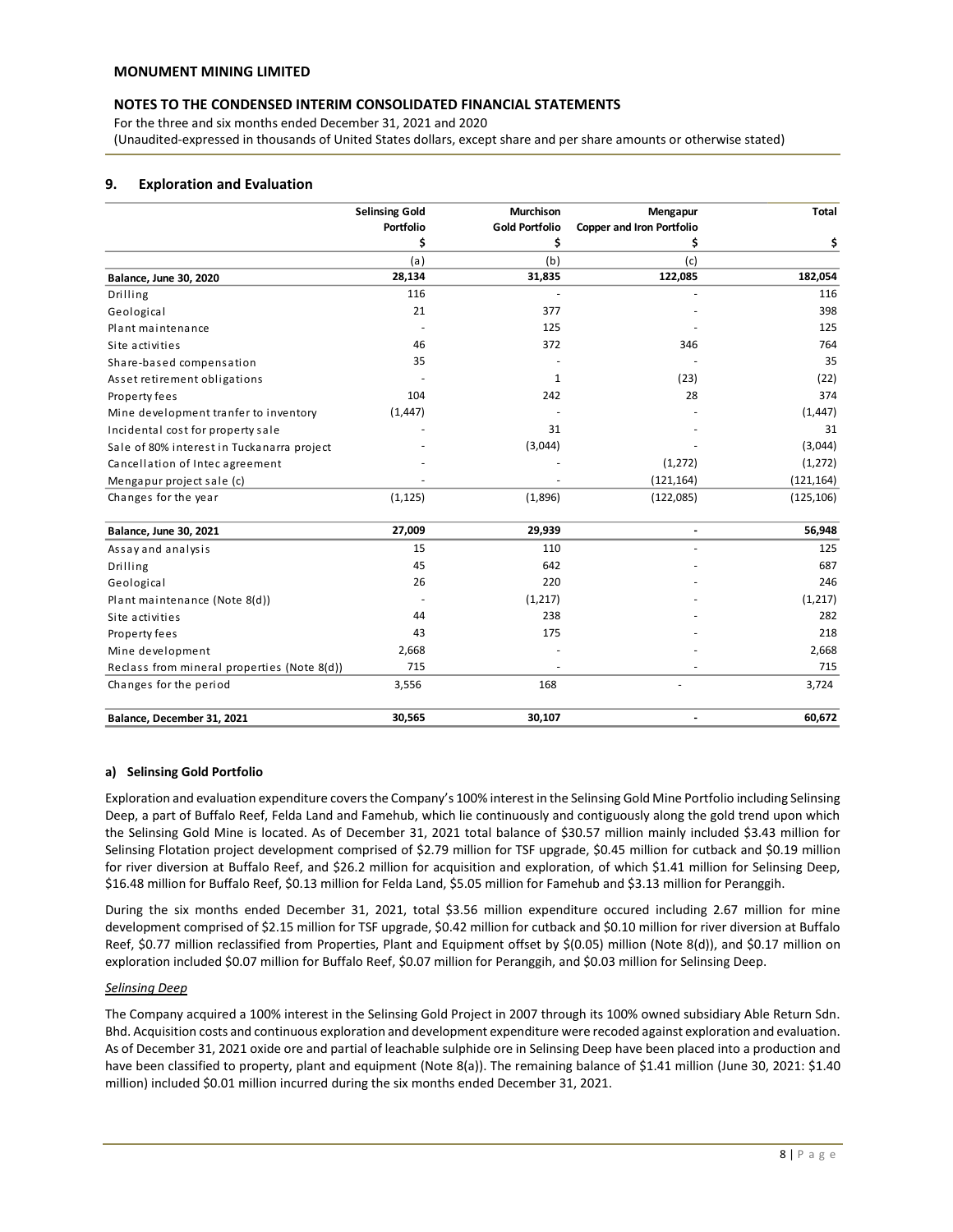# **NOTES TO THE CONDENSED INTERIM CONSOLIDATED FINANCIAL STATEMENTS**

For the three and six months ended December 31, 2021 and 2020 (Unaudited-expressed in thousands of United States dollars, except share and per share amounts or otherwise stated)

## *Buffalo Reef*

On June 25, 2007, the Company acquired 100% of the common shares of Damar Consolidated Exploration Sdn. Bhd., a company incorporated under the laws of Malaysia, thereby effectively acquiring 100% of the Buffalo Reef tenement property interests. Since the oxide ore at Buffalo Reef have been placed into production and reclassified against property, plant and equipment (Note 8(a)). As of December 31, 2021, remaining balance of \$17.96 million (June 30, 2021: \$16.41 million) reflects costs of defining new life of mine primarily sulphide resources and reserves.

#### *Felda Land*

The Company acquired exclusive irrevocable exploration licenses over Felda Land through a subsidiary Able Return Sdn Bhd from settlers – individual owners of blocks on the Felda Land, with consent from Federal Land Development Authority ("FELDA").

The Felda Land is located east and south adjacent to Selinsing and Buffalo Reef.

Included in Felda land, Block 7, covering a 39.12-acre area of Felda Land ("Felda Block 7") was converted to proprietary mining leases in October 2017. It is adjacent east of Buffalo Reef as the extension of the BRC oxide ore body, and nearby existing gold process plant. The balance as of December 31, 2021 was \$0.13 million (June 30, 2021: \$0.13 million) for Felda Land with no exploration and evaluation expenditures incurred in the six months ended December 31, 2021.

#### *Peranggih*

The Peranggih area is located north of the Selinsing Gold Mine and is in the same regional shearing structure as the Selinsing and Buffalo Reef gold deposits. As of December 31, 2021, the balance was \$3.13 million (June 30, 2021: \$3.11 million) including \$0.07 million incurred for RC drilling and geological costs in the six months ended December 31, 2021, offset by \$0.05 million spent on temporary road access to Peranggih pits to accommodate mining production which has been reclassified to Mineral Properties (Note 8(a)).

#### *Famehub*

On August 13, 2010, the Company acquired a 100% interest in Famehub Venture Sdn. Bhd. ("Famehub"), a company incorporated in Malaysia to purchase a land package of prospective exploration land as well as the associated data base. This land is located to the east of the Selinsing Gold project and the Buffalo Reef prospect. The balance as of December 31, 2021 was \$5.05 million (June 30, 2021: \$5.05 million) with no exploration and evaluation expenditures incurred in the year ended December 31, 2021.

#### **b) Murchison Gold Portfolio**

The Company has a 100% interest in the Murchison Gold Portfolio which consists of the Burnakura, Gabanintha, and 20% interest in Tuckanarra gold properties, located in the Murchison Mineral Field, a highly prospective historical gold province within the Murchison District of Western Australia. Burnakura and Gabanintha are located southeast of Meekatharra, WA and northeast of Perth, WA. Tuckanarra is located approximately southwest of Burnakura.

As of December 31, 2021, the Murchison Gold Portfolio exploration and evaluation expenditures totalled \$30.11 million, of which \$26.19 million (June 30, 2021: \$26.10 million) for Burnakurra, \$3.42 million (June 30, 2021: \$3.34 million) for Gabanintha and \$0.50 million (June 2021: \$0.50 million) for Tuckanarra, representing 20% JV interest. Included in the \$30.11 million expenditures, \$14.44 million (AUD\$16.09 million) were acquisition costs, \$10.18 million (AUD\$13.15 million) were exploration costs and \$5.49 million (AUD\$7.01 million) were care and maintenance (C&M)/development costs. Total \$1.22 million plant maintenance costs were reclassified from exploration and evaluation expenditure to buildings, plant and equipment cost (Note 8(b)) during the quarter.

A total of \$1.38 million incurred during the six months ended December 31, 2021, comprised of \$0.97 million for exploration and \$0.41 million for C&M.

#### *Burnakura*

In February 2014, Monument acquired the Burnakura Gold Project and Gabanintha Gold Project that includes a number of mining and exploration tenements, lease applications, a fully operational gold processing plant, a developed camp site and all necessary infrastructure.

As of December 31, 2021, the balance of exploration and evaluation expenditures was \$26.19 million (June 30, 2021: \$26.10 million), of which \$8.42 million (AUD\$9.35 million) were acquisition costs, \$9.62 million (AUD\$12.38 million) were exploration costs, and \$8.15 million (AUD\$10.69 million) were care and maintenance and development costs. Exploration costs for the six months ended December 31, 2021 were \$1.36 million for Burnakura.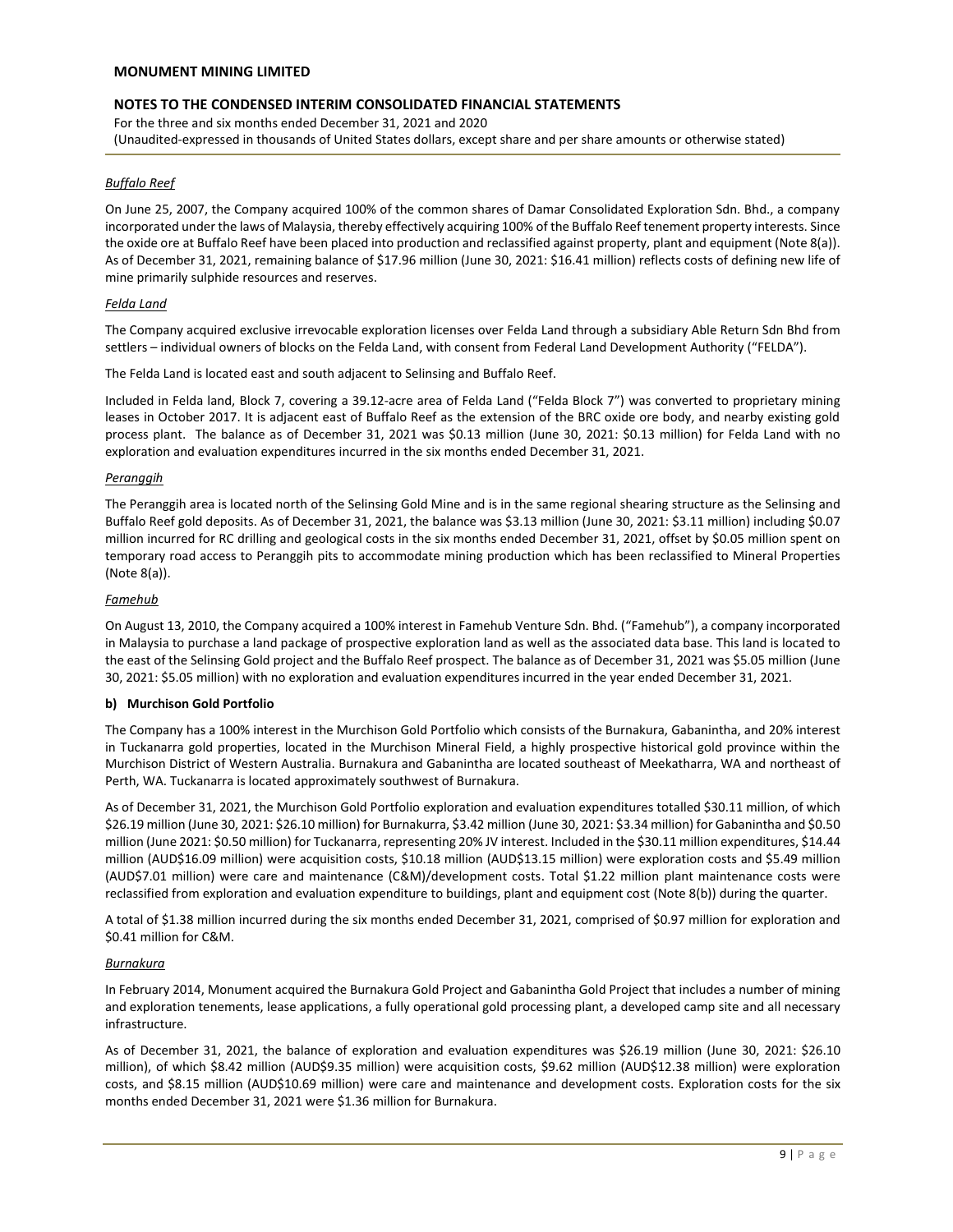# **NOTES TO THE CONDENSED INTERIM CONSOLIDATED FINANCIAL STATEMENTS**

For the three and six months ended December 31, 2021 and 2020 (Unaudited-expressed in thousands of United States dollars, except share and per share amounts or otherwise stated)

#### *Gabanintha*

Gabanintha Gold Project was acquired in conjunction with Burnakura, containing a number of prospective tenements located to the east of Burnakura.

As of December 31, 2021, total exploration and evaluation expenditures were \$3.42 million (June 30, 2021: \$3.34 million) including acquisition costs of \$2.88 million (AUD\$3.19 million), exploration costs of \$0.31 million (AUD\$0.44 million), and care and maintenance costs of \$0.23 million (AUD\$0.31 million) which was primarily related to site activities and property fees. A total of \$0.08 million was spent in the six months ended December 31, 2021 for Gabanintha.

#### *Tuckanarra*

On December 24, 2020, the Company sold 80% controlling interest in Tuckanarra to Odyssey Gold Ltd (ASX: "ODY", "Odyssey", formerly Odyssey Energy Ltd) pursuant to a Joint Venture Arrangement (the "JV Arrangement"). Under the JV arrangement, Monument has 20% free carried interest until a decision to mine being made, provided preferentially ODY's gold ore will be processed through Monument's Burnakura gold plant subject to commercial terms.). Monument also retains a 1% net smelter return royalty over ODY's percentage share in Tuckanarra.

The Company has received AUD\$3.50 million (or equivalent \$2.66 million) in cash out of the total cash consideration of AUD\$5.00 million (or equivalent \$3.81 million) in fiscal 2021. Among remaining \$1.50 million consideration, AUD\$0.50 million (or equivalent \$0.36 million) are recorded as a receivable upon the completion of transfer of the 80% legal and beneficial interest of the tenements to ODY; and AUD\$1.00 million (or equivalent \$0.76 million) contingency consideration may become receivable within 36 months of the completion of the Transaction subject to exploration success when additional 100,000 ounces of gold being discovered at a minimum resource grade of 1.55g/t in relation to Tuckanarra Gold Project.

The balance of \$0.50 million as of December 31, 2021 (June 2021: \$0.50 million) represented the 20% interest in Tuckanarra Gold Project carried by the Company.

#### **c) Mengapur Copper and Iron Portfolio**

On April 8, 2021, the Company sold the 100% Mengapur Project to Fortress Minerals Limited ("Fortress", or Purchaser") and received \$30.00 million in cash and was granted a royalty of 1.25% on the gross revenue over all products that may be produced at the Mengapur Project.

# **10. Capital Management**

The Company manages its capital to ensure that it will be able to continue to meet its financial and operational strategies and obligations, while maximizing the return to shareholders through the optimization of equity financing. Management continuously monitors its capital position and periodically reports to the Board of Directors.

The Company is sensitive to changes in commodity prices and foreign exchange. The Company's policy is to not hedge gold sales. The Company's capital management policy has not changed in the six months ended December 31, 2021.

The Company's objectives when managing capital are to:

- Ensure the Company has sufficient cash available to support the mining, exploration, and other areas of the business in any gold price environment;
- Ensure the Company has the capital and capacity to support a long-term growth strategy; and
- Minimize counterparty credit risk.

Other than restricted cash and cash held from sale of assets (Note 4) the Company is not subject to any externally imposed capital restrictions. Monument has the ability to adjust its capital structure by issuing new equity, issuing new debt, and by selling or acquiring assets. The Company can also control how much capital is returned to shareholders through dividends and share buybacks.

The capital of the Company consists of items included in equity and debt, net of cash and cash equivalents.

|                                           | December 31, 2021 | June 30, 2021 |  |
|-------------------------------------------|-------------------|---------------|--|
|                                           |                   |               |  |
| Total equity attributable to shareholders | 123,144           | 126,878       |  |
| Less: cash and cash equivalents           | (27, 797)         | (38, 623)     |  |
| Total capital                             | 95.347            | 88,255        |  |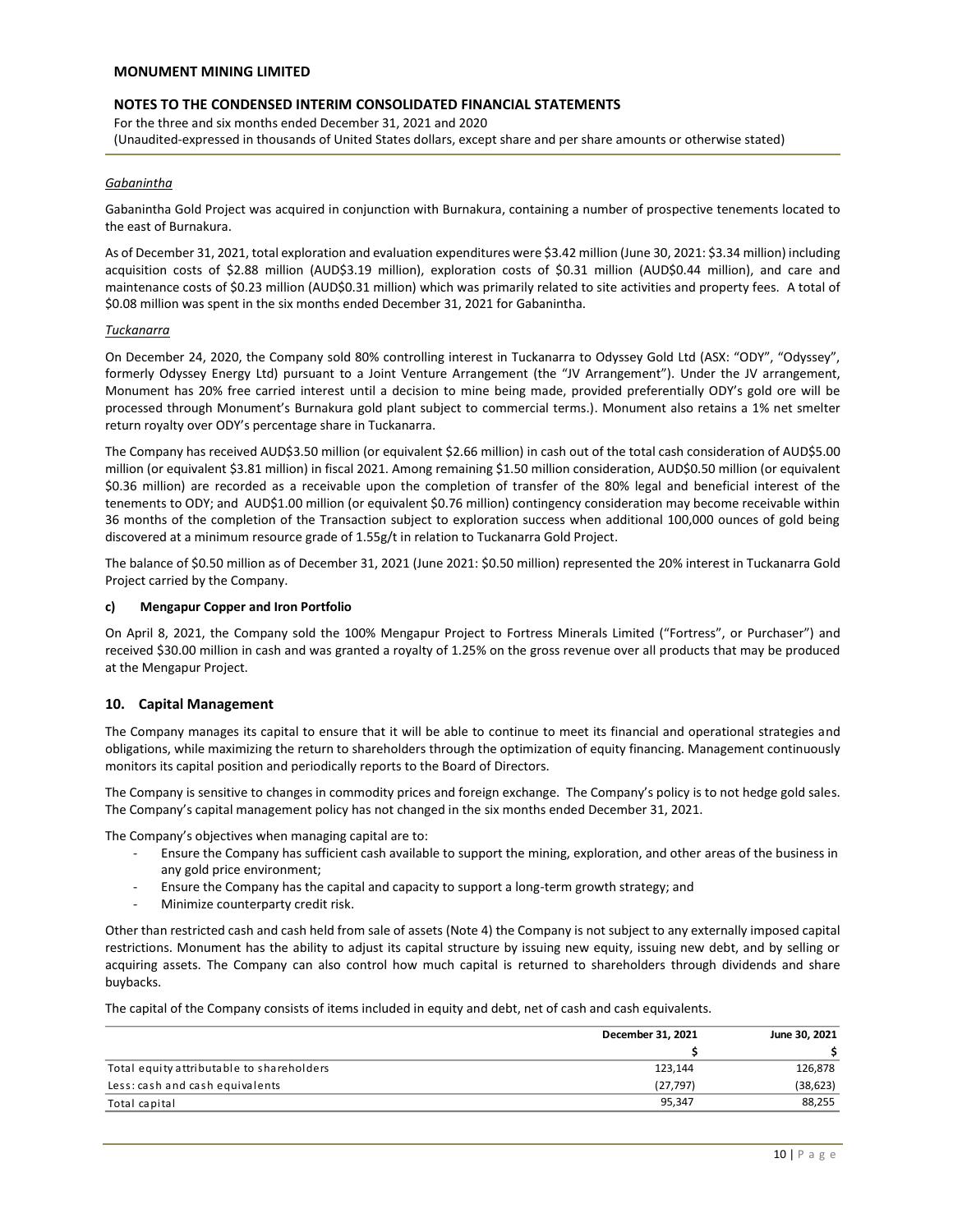# **NOTES TO THE CONDENSED INTERIM CONSOLIDATED FINANCIAL STATEMENTS**

For the three and six months ended December 31, 2021 and 2020 (Unaudited-expressed in thousands of United States dollars, except share and per share amounts or otherwise stated)

#### **11. Financial Instruments and Financial Risk**

The Company's financial instruments are classified and measured at amortized cost (cash and cash equivalents, restricted cash, trade and other receivables, accounts payable and accrued liabilities.

#### **a) Fair value measurement**

The carrying amounts of cash and cash equivalents, restricted cash, trade and other receivables, accounts payable and accrued liabilities are considered reasonable approximations of their fair values due to the short-term nature of these instruments.

The Company does not have any financial assets or financial liabilities measured at fair value subsequent to initial recognition.

#### **b) Risk exposures and responses**

The Company's financial instruments are exposed to market risk, credit risk, and liquidity risk.

#### Market risk

Market risk is the risk that the fair value or future cash flows of a financial instrument will fluctuate because of changes in market prices. Market risk is comprised of three types of risk: foreign currency risk, price risk and interest rate risk.

#### Foreign currency risk

The Company is exposed to foreign currency risk to the extent financial instruments held by the Company are not denominated in US dollars.

At the reporting date, the Company is exposed to foreign currency risk through the following assets and liabilities denominated in Malaysian ringgit (RM), Australian dollar (AUD) and Canadian dollar (CAD):

|                                          | December 31, 2021 |           | June 30, 2021 |            |                          |            |
|------------------------------------------|-------------------|-----------|---------------|------------|--------------------------|------------|
|                                          | \$                | \$        | \$            | \$         | \$                       | \$         |
| (in 000's, US dollar equivalent)         | <b>AUD</b>        | <b>RM</b> | <b>CAD</b>    | <b>AUD</b> | <b>RM</b>                | <b>CAD</b> |
| Financial instrument - assets            |                   |           |               |            |                          |            |
| Cash and cash equivalents                | 228               | 582       | 175           | 1,958      | 680                      | 258        |
| Restricted cash                          |                   | 315       | 2             |            | 310                      | 2          |
| Trade and other receivable               | 395               | 872       | 4             | 388        |                          | 6          |
| Financial instruments - liabilities      |                   |           |               |            |                          |            |
| Accounts payable and accrued liabilities | 207               | 3,857     | 116           | 157        | 2,695                    | 255        |
| Lease liabilities                        |                   | ۰         | 19            | -          | $\overline{\phantom{a}}$ | 43         |
| Borrowings                               |                   |           | 47            |            |                          | 47         |

The Company has not hedged any of its foreign currency risks.

Based on the above net exposures as at December 31, 2021 and assuming that all other variables remain constant, a 5% depreciation or appreciation of the RM against the US dollar would result in an increase/decrease of approximately \$0.10 million (six months ended December 31, 2020: \$0.13 million) in the Company's net income, a 5% depreciation or appreciation of the CAD against US dollar would result in an increase/decrease of approximately \$0.01 million (six months ended December 31, 2020: increase/decrease \$0.01 million) in net income and a 5% depreciation or appreciation of the AUD against the US dollar would result in a decrease/increase of approximately \$0.02 million (six months ended December 31, 2020: decrease/increase \$0.15 million) in net income.

#### Price risk

Other price risk is the risk that the fair value or future cash flows of a financial instrument will fluctuate because of changes in market prices other than those arising from interest rate risk or foreign currency risk. The Company has not hedged any of its commodity price risks.

#### Interest rate risk

Interest rate risk is the risk that the fair value or future cash flows of a financial instrument will fluctuate due to changes in market interest rates. Generally, the Company's interest income will be reduced during sustained periods of lower interest rates as higher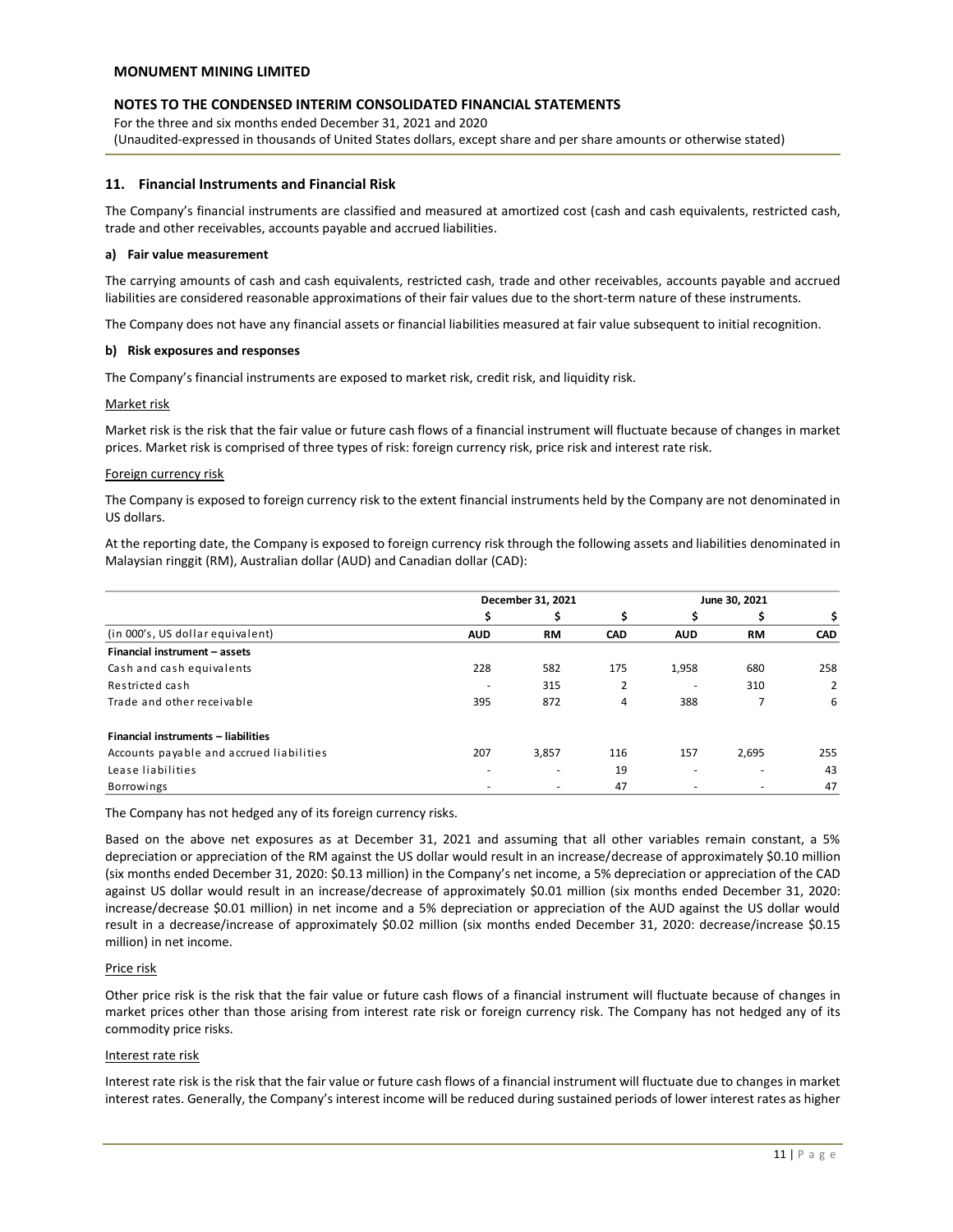# **NOTES TO THE CONDENSED INTERIM CONSOLIDATED FINANCIAL STATEMENTS**

For the three and six months ended December 31, 2021 and 2020 (Unaudited-expressed in thousands of United States dollars, except share and per share amounts or otherwise stated)

yielding cash equivalents and short-term investments mature and the proceeds are reinvested at lower interest rates. The converse situation will have a positive impact on interest income.

To limit interest rate risk, the Company uses a restrictive investment policy. The fair value of the investments of financial instruments included in cash and cash equivalents is relatively unaffected by changes in short-term interest rates. The investments are generally held to maturity and changes in short-term interest rates do not have a material effect on the Company's operations.

#### Credit risk

The Company's credit risk on trade receivables is negligible.

The Company is exposed to concentration of credit risk with respect to cash and cash equivalents (Note 4). The maximum exposure to credit risk is the carrying amounts at December 31, 2021. The amount of \$1.00 million (June 30, 2021: \$1.09 million) is held with a Malaysian financial institution, \$0.23 million with an Australian financial institution (June 30, 2021: \$1.96 million) and \$26.57 million (June 30, 2021: \$35.57 million) is held with Canadian financial institutions.

#### Liquidity risk

Liquidity risk is the risk that the Company will not be able to meet its financial obligations as they fall due. The Company manages liquidity risk through budgeting and forecasting cash flows to ensure it has sufficient cash to meet its short-term requirements for operations, business development and other contractual obligations. The Company's cash and cash equivalents are highly liquid and immediately available on demand for the Company's use. The table below summarizes the maturity profile of the Company's non-derivative financial liabilities as of December 31, 2021 and June 30, 2021.

|                                          | December 31, 2021 |                    | June 30, 2021 |                    |
|------------------------------------------|-------------------|--------------------|---------------|--------------------|
|                                          |                   |                    |               |                    |
|                                          | Current           | <b>Non-Current</b> | Current       | <b>Non-Current</b> |
|                                          | <1 year           | 1-3 years          | <1 year       | 1-3 years          |
| Non derivative liabilities               |                   |                    |               |                    |
| Accounts payable and accrued liabilities | 4,180             | ۰                  | 3,107         | ٠                  |
| Lease liabilities                        | 19                | ۰                  | 43            | ٠                  |
| <b>Borrowings</b>                        | -                 | 47                 | -             | 47                 |
|                                          | 4,199             | 47                 | 3.150         | 47                 |

# **12. Accounts Payable and Accrued Liabilities**

|                                  | December 31, 2021 | June 30, 2021 |
|----------------------------------|-------------------|---------------|
|                                  |                   |               |
| Trade payables                   | 4,007             | 2,826         |
| Employment payables and accruals | 173               | 281           |
|                                  | 4,180             | 3,107         |

Trade payables are non-interest-bearing and are normally settled on 30-day terms.

Employment payables and accruals include vacation, employment benefits and related withholding taxes.

#### **13. Deferred Revenue**

As of December 31, 2021, deferred revenue of \$0.37 million (June 30, 2021: \$2.40 million) represents the balance of gold delivery obligations of 241 ounces (June 30, 2021 1,687 ounces) that shall be delivered in January 2022.

Pursuant to the Gold Sale Agreement entered into with Concept Capital Management ("CCM" or the "Purchaser") effective January 23, 2018, the Company received a total of \$7.00 million from sales of 8,676 ounces of gold to the Purchaser. The gold delivery obligation is 241 ounce per month over a 36-month period commencing February 28, 2019, after a twelve-month grace period, to January 31, 2022 through its subsidiary Monument Murchison Pty Ltd (the "Seller"). Deferred revenue of \$6.65 million was recorded, net of transaction costs. Upon adoption of IFRS 15 on July 1, 2018, the transaction costs of \$0.35 million were reclassified to deferred financing costs (Note 7) and amortized to cost of sales on a per ounce of gold delivered basis. The gold prepaid sale is guaranteed by the Company and its Malaysian subsidiary, Able Return Sdn Bhd ("ARSB"), and is secured by certain assets of the Company.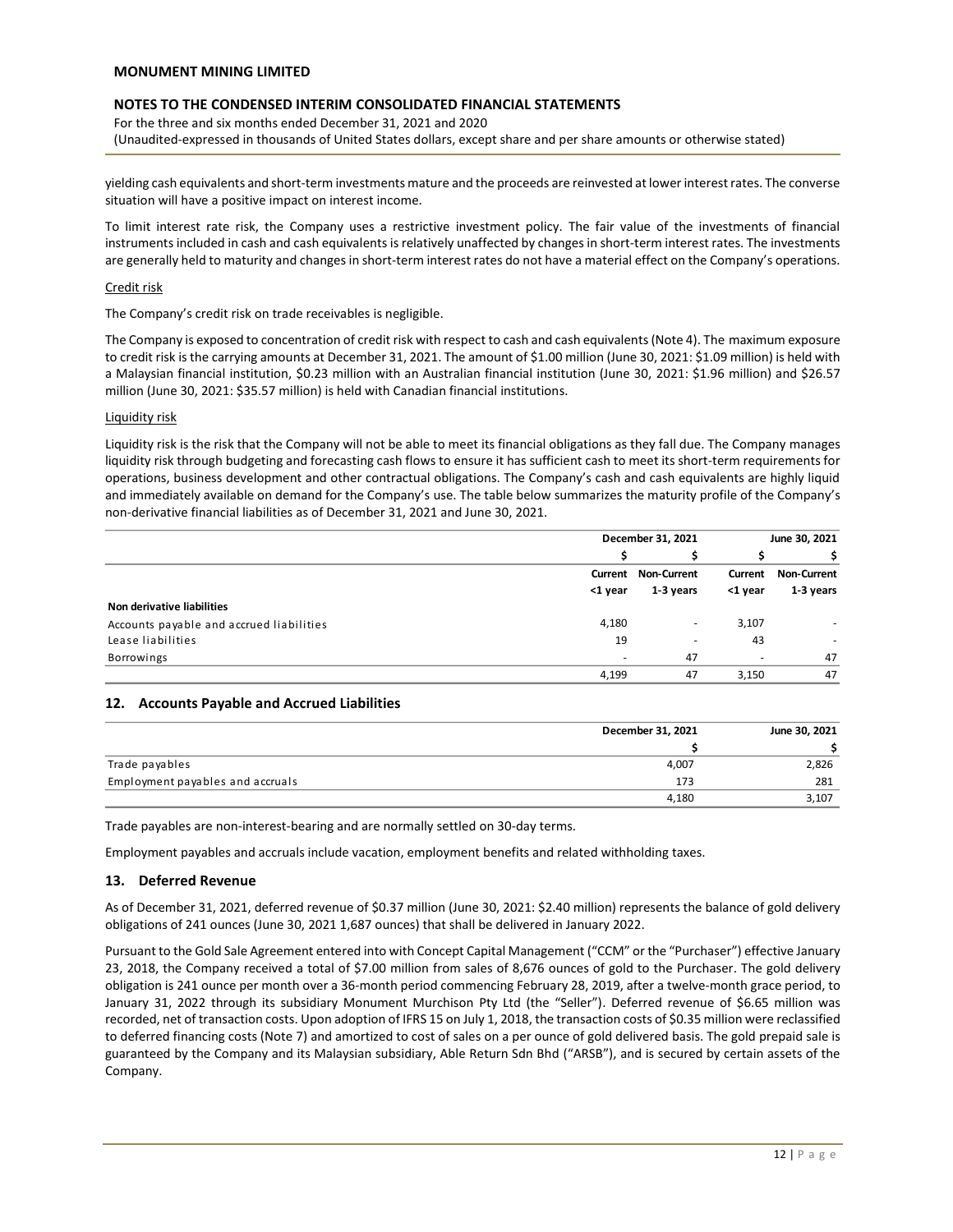For the three and six months ended December 31, 2021 and 2020 (Unaudited-expressed in thousands of United States dollars, except share and per share amounts or otherwise stated)

As of December 31, 2021, the Company has delivered a total 8,435 ounces (June 30, 2021: 6,006 ounces) of physical gold to CCM through ARSB as the Guarantor.

The following table reflects the change of deferred revenue:

|                                       | December 31, 2021 | June 30, 2021 |
|---------------------------------------|-------------------|---------------|
|                                       |                   | S             |
| Opening balance                       | 2,402             | 4,543         |
| Interest expense                      | 196               | 1,153         |
| Revenue recognized on gold deliveries | (2, 233)          | (3, 294)      |
| Changes for the period                | (2,037)           | (2, 141)      |
| Closing balance current portion       | 365               | 2,402         |

#### **14. Lease Liabilities**

|                                 | December 31, 2021 | June 30, 2021 |
|---------------------------------|-------------------|---------------|
|                                 |                   |               |
| Opening balance                 | 43                | 78            |
| Interest expenses               |                   |               |
| Lease payments                  | (20)              | (43)          |
| Foreign currency exchange gain  | (5)               | 6             |
| Changes for the period          | (24)              | (35)          |
| Closing balance current portion | 19                | 43            |

Upon the adoption of IFRS 16 on July 1, 2019, the Company has recognized a right-of-use asset and lease liability of \$0.03 million on a long-term office lease. During the six months ended December 31, 2021, all lease terms were less than 12 months.

|                                         | December 31, 2021 | June 30, 2021 |  |
|-----------------------------------------|-------------------|---------------|--|
|                                         |                   |               |  |
| Undiscounted lease payment obligations: |                   |               |  |
| Less than one year                      | 19                | 43            |  |
| Total undiscounted lease liabilities    | 19                | 43            |  |

#### **15. Borrowings**

|                                         | December 31, 2021 | June 30, 2021 |
|-----------------------------------------|-------------------|---------------|
|                                         |                   |               |
| Opening balance                         |                   | 29            |
| Long-term loan from Canadian government | -                 | 18            |
| Closing balance                         | Δ7                | 47            |

Included in Borrowings of \$0.05 million (CAN\$ 0.06M) as of December 31, 2021 is a 32-month term loan granted under the Government of Canada's Emergency Business Account (the "CEBA Loan") on April 30 and December 15, 2020. The CEBA Loan is available to qualified businesses to fund their operations due to COVID-19 pandemics. is non-interest bearing until December 31, 2023, postponed from December 31, 2022 (the "Due Date"). A one third of the outstanding loan shall be forgiven should the Company repay the two thirds of the loan by the Due Date. The Company may choose not to make minimum payment by Due Date, in such case the remaining balance on the Due Date shall be converted into a 2-year term loan bearing interest rate of 5%.

#### **16. Asset Retirement Obligations**

The Company's ARO as of December 31, 2021 consists of reclamation and closure costs for mine development and exploration activities. The total cash flows required to settle the Company's obligations before discounting is estimated to be \$7.13 million (June 30, 2021: \$6.96 million), comprised of \$6.00 million (June 30, 2021: \$5.79 million) for Malaysian projects and \$1.13 million (June 30, 2021: \$1.17 million) for the Western Australia Projects.

As at December 31, 2021, the present value of the Company's ARO was \$6.25 million (June 30, 2021: \$6.21 million), comprised of \$5.12 million (June 30, 2021: \$5.04 million) for Selinsing gold portfolio using a pre-tax risk-free rate of 3.16% (June 30, 2021: 2.54%)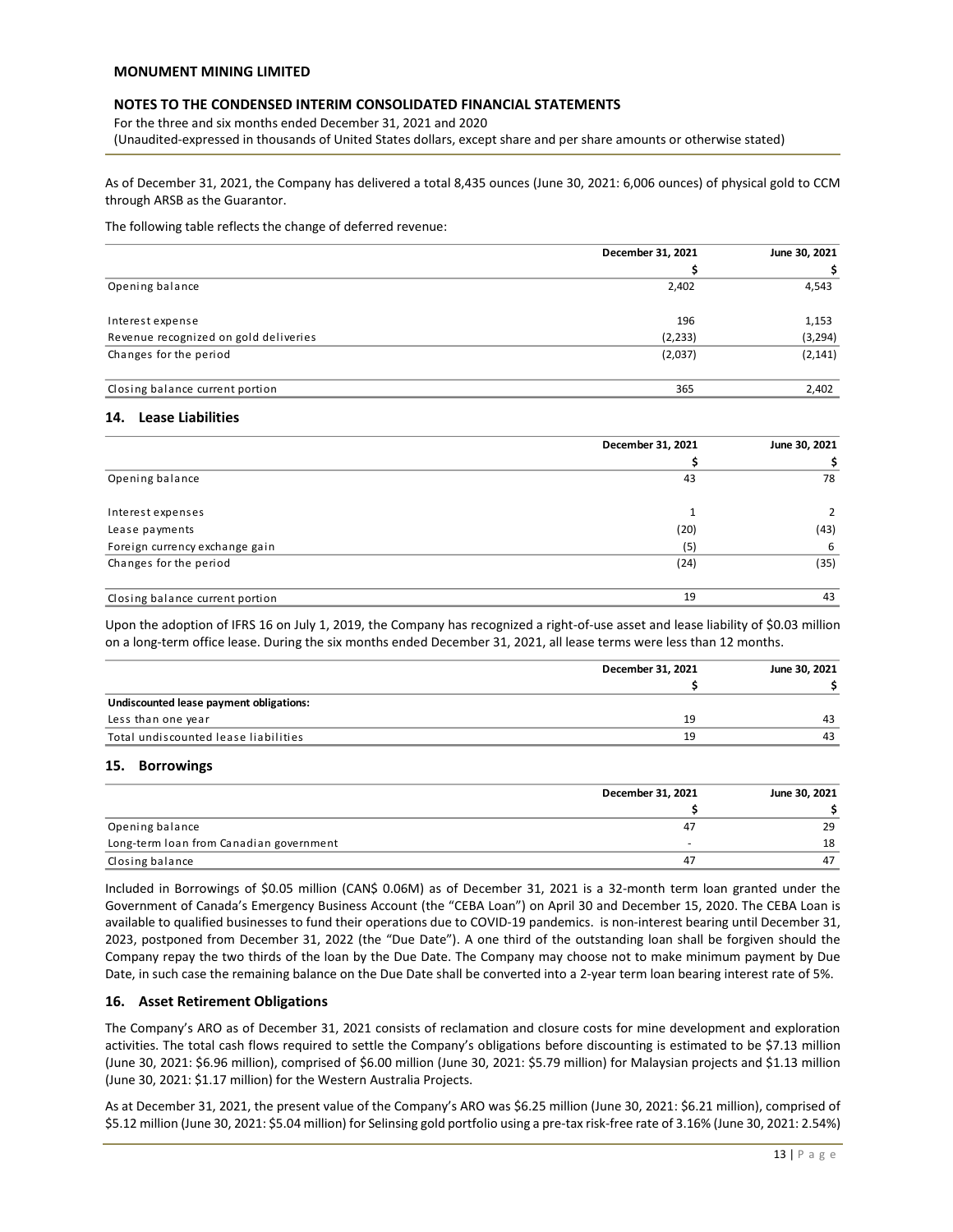# **NOTES TO THE CONDENSED INTERIM CONSOLIDATED FINANCIAL STATEMENTS**

For the three and six months ended December 31, 2021 and 2020 (Unaudited-expressed in thousands of United States dollars, except share and per share amounts or otherwise stated)

and an inflation rate of 3.20% (June 30, 2021: 3.40%); \$1.13 million (June 30, 2021: \$1.17 million) for the Murchison gold portfolio using a pre-tax risk-free rate of 0.10% (June 30, 2021: 0.10%) and an inflation rate of 3.00% (June 30, 2021: 1.10%);

Significant reclamation and closure activities include land rehabilitation, slope stabilization, decommissioning of tailing storage facilities, mined waste dump, road bridges, buildings and mine facilities.

The following is an analysis of the asset retirement obligations:

|                                   | December 31, 2021 | June 30, 2021 |
|-----------------------------------|-------------------|---------------|
|                                   |                   |               |
| Opening balance                   | 6,206             | 9,742         |
| Accretion expense                 | 70                | 129           |
| Reassessment of liabilities       | (29)              | (865)         |
| Mengapur project sale (Note 9(c)) |                   | (3, 144)      |
| Foreign currency exchange loss    |                   | 344           |
| Changes for the period            | 41                | (3,536)       |
| Closing balance                   | 6,247             | 6,206         |

## **17. Income Tax**

|                                                                                                                                                                                                                                                                                                          | December 31, 2021 | June 30, 2021 |
|----------------------------------------------------------------------------------------------------------------------------------------------------------------------------------------------------------------------------------------------------------------------------------------------------------|-------------------|---------------|
|                                                                                                                                                                                                                                                                                                          | s                 | Ş             |
| Opening balance - Income tax payable                                                                                                                                                                                                                                                                     | 431               | 414           |
| Income tax expense                                                                                                                                                                                                                                                                                       | 281               | 1,385         |
| Taxinstallments paid                                                                                                                                                                                                                                                                                     | (722)             | (1,380)       |
| Foreign currency exchange loss (gain)                                                                                                                                                                                                                                                                    | (5)               | 12            |
| Changes for the period                                                                                                                                                                                                                                                                                   | (446)             | 17            |
| Closing balance - income tax payable (receivable)                                                                                                                                                                                                                                                        | (15)              | 431           |
| As of December 31, 2021, the income tax receivable balance of \$0.01 million (June 30, 2021: income tax payable of \$0.43 million)<br>resulted from overpayment of tax installments after offsetting income tax expense. Deferred tax liabilities were \$2.41 million (Jun<br>30, 2021, \$2.66 million). |                   |               |
|                                                                                                                                                                                                                                                                                                          | December 31, 2021 | June 30, 2021 |
|                                                                                                                                                                                                                                                                                                          |                   |               |
| Opening balance                                                                                                                                                                                                                                                                                          | 2,662             | 2,691         |

|                                       | December 31, 2021 | June 30, 2021 |
|---------------------------------------|-------------------|---------------|
|                                       |                   |               |
| Opening balance                       | 2,662             | 2,691         |
| Deferred income tax expenses          | (247)             | (105)         |
| Foreign currency exchange loss (gain) | (3)               | 76            |
| Changes for the period                | (250)             | (29)          |
| Closing balance                       | 2,412             | 2,662         |

The income tax expenses during the three and six months ended December 31, 2021 and 2020 are consisted of the following:

|                                        | Three months ended December 31, |       | Six months ended December 31, |         |
|----------------------------------------|---------------------------------|-------|-------------------------------|---------|
|                                        | 2021                            | 2020  | 2021                          | 2020    |
|                                        |                                 |       |                               |         |
| Current income tax expense             | (271)                           | (549) | (281)                         | (938)   |
| Deferred income tax recovery (expense) | 459                             | (4)   | 247                           | (327)   |
|                                        | 188                             | (553) | (34)                          | (1,265) |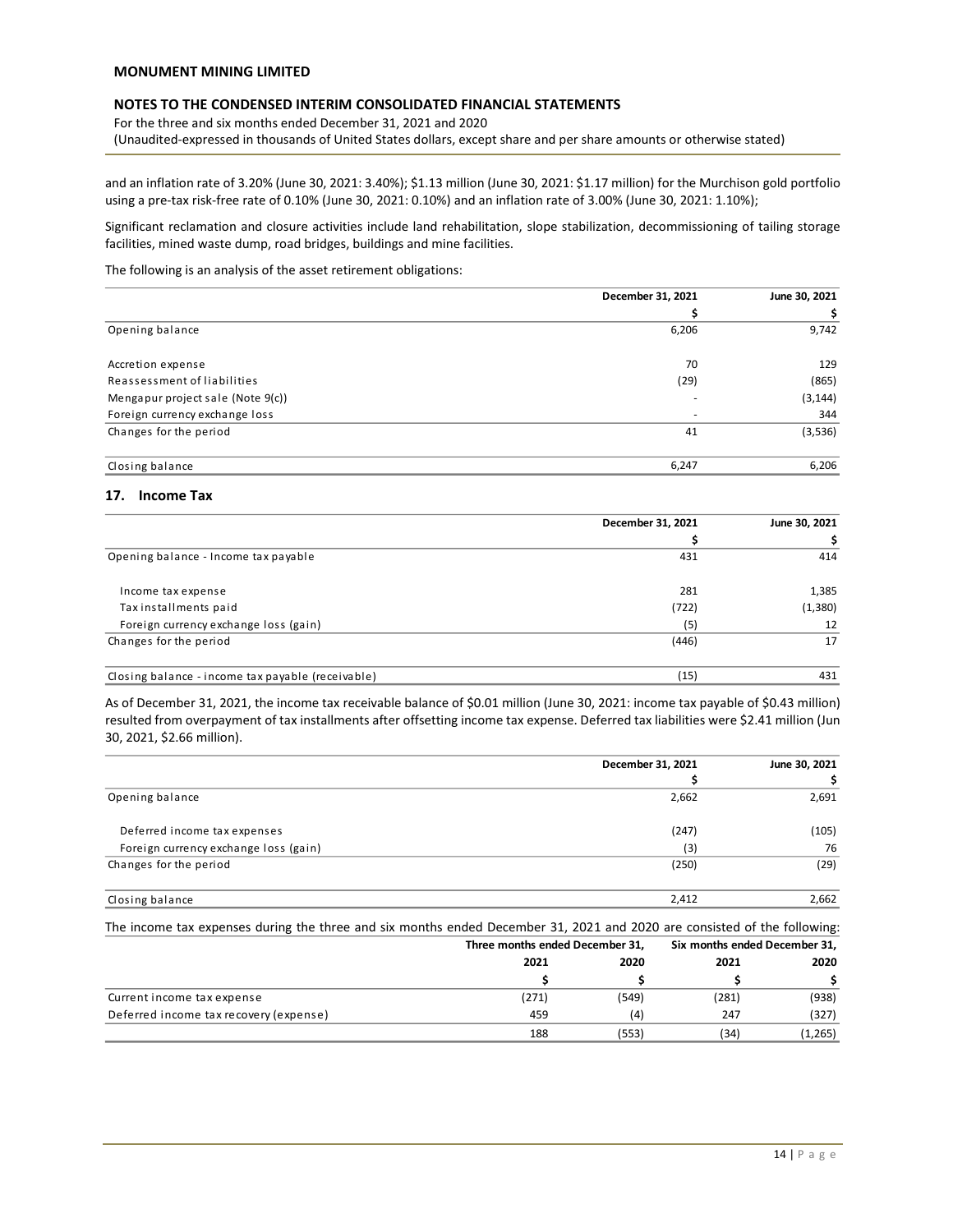For the three and six months ended December 31, 2021 and 2020 (Unaudited-expressed in thousands of United States dollars, except share and per share amounts or otherwise stated)

## **18. Share Capital**

#### **a) Authorized**

Unlimited common shares without par value.

#### **b) Common shares**

Issued and outstanding:

|                            | <b>Number of shares</b> | Value assigned |
|----------------------------|-------------------------|----------------|
|                            |                         |                |
| Balance, June 30, 2020     | 328,071,563             | 117,444        |
| RSUs redeemed (Note 19(b)) | 4,900,000               | 244            |
| Shares cancelled (i)       | (7,000,000)             | (559)          |
| Balance, June 30, 2021     | 325,971,563             | 117,129        |
| RSUs redeemed (Note 19(b)) | 500,000                 | 64             |
| Balance, December 31, 2021 | 326,471,563             | 117,193        |

(i) 7 million common shares were held in escrow since February 2015 according to the Head Agreement entered between Monument Mining Ltd and Intec International Pty Ltd. ("Intec"), that gave Intec an interim license for Monument to carry out sulphide test work at Mengapur site. The Head Agreement has come to termination on March 18, 2021 based on the Ore body test results at the Mengapur site, and the 7 million shares in escrow have been canceled and returned to treasury.

#### **19. Capital Reserves**

|                            | December 31, 2021 | June 30, 2021 |
|----------------------------|-------------------|---------------|
|                            |                   |               |
| Warrants                   | 2,612             | 2,612         |
| Options (a)                | 10,303            | 10,303        |
| Restricted share units (b) | 904               | 933           |
|                            | 13,819            | 13,848        |

#### **a) Stock options**

At the Annual General Meeting of Shareholders ("AGM") held on December 15, 2016, the Company's shareholders approved a 5% Fixed Stock Option Plan (the "2016 Stock Option Plan"). The total number of shares reserved for issuance under the 2016 Stock Option Plan is 16,210,905. The general terms of stock options granted under the 2016 Stock Option Plan include a life of stock options up to ten years and a vesting period up to two years.

As of December 31, 2021, no stock options were outstanding and a total of 12,140,406 common shares were available for future grant under the 2016 Stock Option Plan, comprised of an initial 16,210,905 reserved for issuance, of which 4,070,499 stock options were exercised. There were no new stock options granted during the six months ended December 31, 2021.

#### **b) Restricted share units**

At the AGM held on December 15, 2016, the Company's shareholders approved a fixed 10% restricted Share unit plan (the "RSU Plan"). Under the RSU Plan, the total number of shares reserved for grant is 32,421,800, of which 24,943,666 have been granted to date, 10,753,533 have been redeemed, 166,667 are forfeited, 14,023,466 are outstanding and 7,644,801 remain available for future grant at December 31, 2021.

| Restricted share units outstanding | Number of common shares |
|------------------------------------|-------------------------|
| Balance, June 30, 2020             | 15,523,466              |
| Granted                            | 3,900,000               |
| Redeemed                           | (4,900,000)             |
| Balance, June 30, 2021             | 14,523,466              |
| Redeemed                           | (500,000)               |
| Balance, December 31, 2021         | 14,023,466              |

Of the 14,023,466 RSUs granted under the RSU Plan and outstanding, 11,423,466 units for \$0.69 million were vested, redeemable until February 10, 2024; 1,500,000 units for \$0.17 million were vested, redeemable until April 8, 2024; the remaining 1,100,000 units for \$0.11 million shall be vested equally over a three-year period from the grant date. The underlying fair value of granted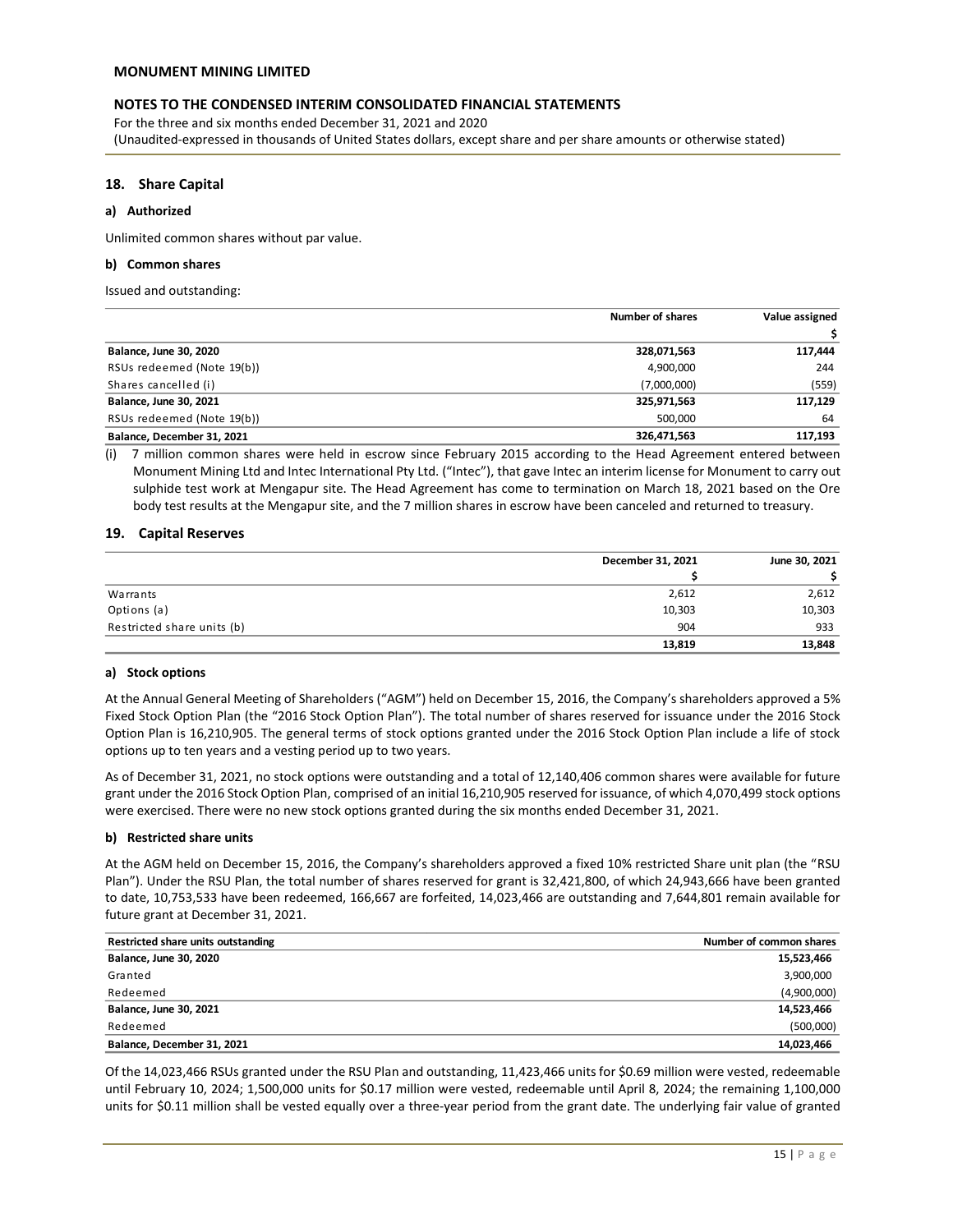For the three and six months ended December 31, 2021 and 2020 (Unaudited-expressed in thousands of United States dollars, except share and per share amounts or otherwise stated)

RSUs is amortized over the corresponding vesting periods as compensation expenses against capital reserves. Once vested and units are redeemed, the cost of issuance of shares is credited to share capital against capital reserves.

For the six months ended December 31, 2021, \$nil has been credited to expense for forfeitures (six months ended December 31, 2020 \$nil million) , and \$0.04 million (six months ended December 31, 2020 \$nil million) has been expensed and allocated to production expense and exploration expenditure against capital reserves for RSUs vested, and \$0.06 million (six months ended December 31, 2020: \$0.05 million) was credited to share capital for 500,000 RSUs (six months ended December 31, 2020: 900,000 RSUs) redeemed.

## **20. Production Costs**

|                                    |       | Three months ended December 31, |       | Six months ended December 31, |      |
|------------------------------------|-------|---------------------------------|-------|-------------------------------|------|
|                                    | 2021  | 2020<br>2021                    |       |                               | 2020 |
|                                    |       |                                 |       |                               |      |
| Mining                             | 2,091 | 1,371                           | 2,834 | 2,221                         |      |
| Processing                         | 2,577 | 2,073                           | 3,601 | 3,565                         |      |
| Royalties                          | 470   | 645                             | 709   | 1,149                         |      |
| Operations, net of silver recovery | 61    | 52                              | 90    | 66                            |      |
|                                    | 5,199 | 4.141                           | 7.234 | 7,001                         |      |

#### **21. Operation Expenses**

|                                    | Three months ended December 31, |      | Six months ended December 31, |      |
|------------------------------------|---------------------------------|------|-------------------------------|------|
|                                    | 2021                            | 2020 | 2021                          | 2020 |
|                                    |                                 |      |                               |      |
| Expenses from operation suspension |                                 | 150  | 48                            | 179  |

During the COVID-19 pandemic period Selinsing gold production was suspended from May 18 to June 28, 2021 and from March 18 to May 12 in 2020 in compliance with the Movement Control Order ("MCO") issued by Malaysia authorities, except certain initial services. As a result, the costs of the idle capacity during the suspension and recovery periods were recorded against operation expenses: \$0.05 million for the three and six months ended December 31, 2021, compared to \$0.15 million for three months and \$0.18 million for six months periods ended December 31, 2020 in last fiscal year.

# **22. Corporate Expenses**

|                                  |      | Three months ended December 31, |      | Six months ended December 31, |
|----------------------------------|------|---------------------------------|------|-------------------------------|
|                                  | 2021 | 2020                            | 2021 | 2020                          |
|                                  |      |                                 |      | \$                            |
| Office and general expenses      | 30   | 63                              | 56   | 89                            |
| Rent and utilities (a)           | (3)  | 9                               | (2)  | (15)                          |
| Salaries and wages               | 147  | 203                             | 379  | 379                           |
| Share-based compensation         | 5    |                                 | 10   |                               |
| Legal, accounting and audit      | 58   | 93                              | 115  | 189                           |
| Consulting Fees                  | 56   |                                 | 87   |                               |
| Shareholders communication       | 32   | 20                              | 61   | 48                            |
| Travel                           |      |                                 |      | 2                             |
| Regulatory compliance and filing | 8    | 61                              | 43   | 74                            |
| Amortization                     | 12   | 11                              | 23   | 22                            |
|                                  | 346  | 460                             | 773  | 788                           |

a) During the six months ended December 31, 2021, the Company received an office rental subsidy of \$0.02 million (six months ended December 31, 2020: \$0.03 million) from Canada Emergency Commercial Rent Assistance program offered by Canadian Government during COVID-19 pandemic, which was recorded against rental expenses.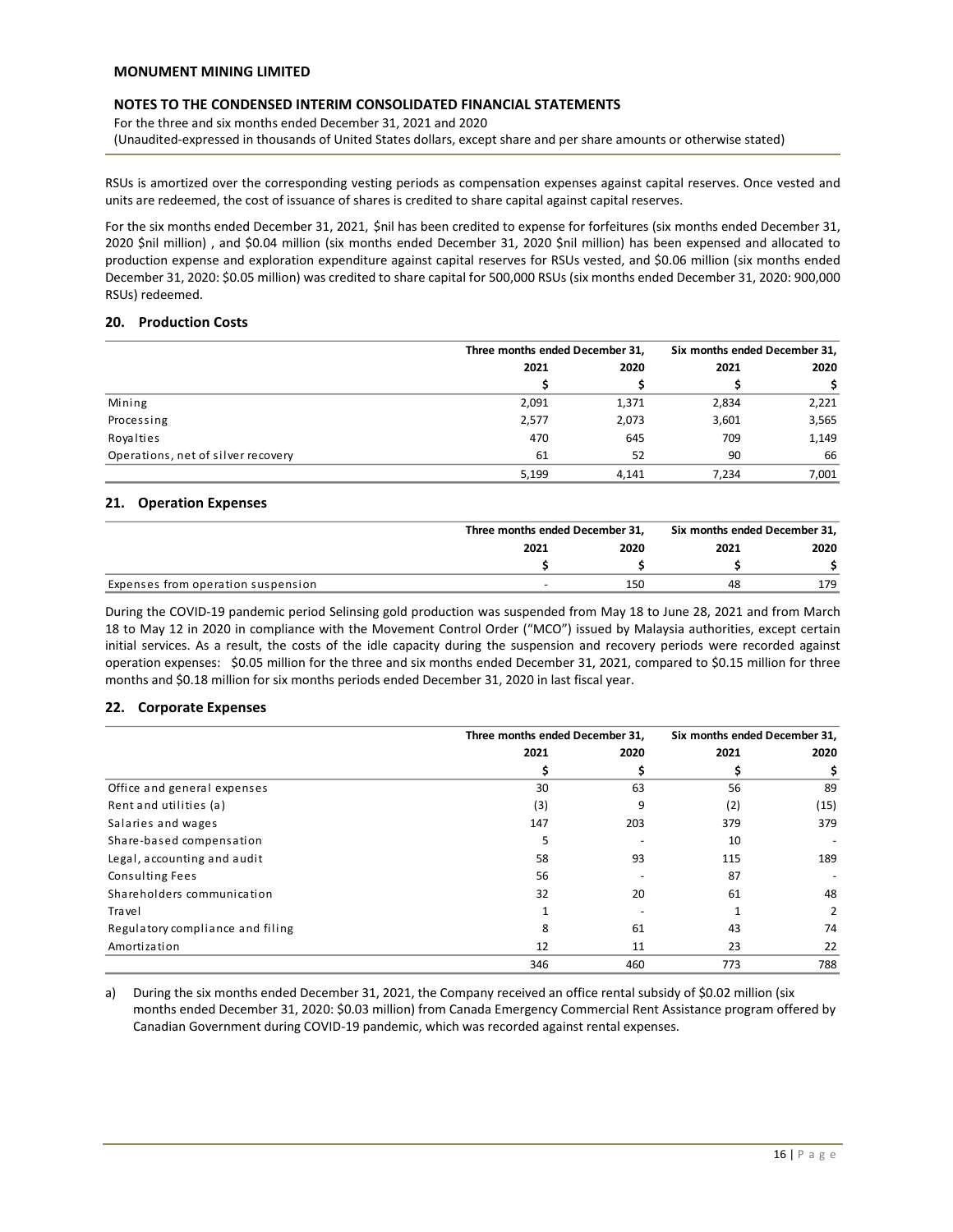For the three and six months ended December 31, 2021 and 2020 (Unaudited-expressed in thousands of United States dollars, except share and per share amounts or otherwise stated)

# **23. Loss Per Share**

The calculation of basic and diluted income (loss) per share for the relevant periods is based on the following:

|                                                                                             |    | Three months ended December 31. |  |             | Six months ended December 31, |  |             |
|---------------------------------------------------------------------------------------------|----|---------------------------------|--|-------------|-------------------------------|--|-------------|
|                                                                                             |    | 2021                            |  | 2020        | 2021                          |  | 2020        |
| Loss for the period                                                                         | \$ | $(2,502)$ \$                    |  | $(649)$ \$  | $(3,769)$ \$                  |  | (511)       |
| Basic weighted average number of common shares outstandir<br>Effect of dilutive securities: |    | 326,362,867                     |  | 321,971,563 | 326,167,215                   |  | 321,580,259 |
| Restricted share units                                                                      |    |                                 |  |             |                               |  |             |
| Diluted weighted average number of common share outstandi                                   |    | 326,362,867                     |  | 321,971,563 | 326,167,215                   |  | 321,580,259 |
|                                                                                             |    |                                 |  |             |                               |  |             |
| Basic earnings per share                                                                    | \$ | $(0.01)$ \$                     |  | $(0.00)$ \$ | $(0.01)$ \$                   |  | (0.00)      |
| Diluted earnings per share                                                                  | Ś  | $(0.01)$ \$                     |  | $(0.00)$ \$ | $(0.01)$ \$                   |  | (0.00)      |

All options are potentially dilutive but excluded from the calculation of diluted earnings per share are those for which the average market prices are below the exercise price. The restricted share units are anti-dilutive for a reduction in loss per share if restricted share units are redeemed. There were no options and restricted share units granted during the six months ended December 31, 2021.

# **24. Related Party Transactions**

#### Key management personnel

The Company's related parties include key management, who have authority and responsibility for planning, directing and controlling the activities of the Company, directly or indirectly: five directors (executive and non-executive), the Chief Executive Officer ("CEO"), the Chief Financial Officer and the Vice President of Business Development who directly reports to the CEO.

The remuneration of the key management of the Company as defined above including salaries and director fees is as follows:

|                 |      | Three months ended December 31, |      | Six months ended December 31, |
|-----------------|------|---------------------------------|------|-------------------------------|
|                 | 2021 | 2020                            | 2021 | 2020                          |
|                 |      |                                 |      |                               |
| Salaries        | 144  | 163                             | 318  | 318                           |
| Directors' fees | 34   | 45                              | 67   | 81                            |
|                 | 178  | 208                             | 385  | 399                           |

As at December 31, 2021, the net amount due to related parties are \$nil (June 30, 2021: \$0.03 million) relating to director fees. Directors' fees are paid on a quarterly basis. Unpaid amounts due to directors are recorded against accrued liabilities, are unsecured and bear no interest.

# **25. Commitments and Contingencies**

|                              | 2022  | 2023                     | 2024           | 2025   | 2026           | Total |
|------------------------------|-------|--------------------------|----------------|--------|----------------|-------|
|                              |       |                          |                |        |                | Ś     |
| Lease commitments            | 12    | $\overline{\phantom{a}}$ | ۰              | -      | $\overline{a}$ | 12    |
| Mineral property obligations | 65    | 476                      | 587            | 446    | 592            | 2,166 |
| Purchase commitments         |       |                          |                |        |                |       |
| Mine Operations              | 1,300 |                          | 4              | 4      | 4              | 1,319 |
| Flotation Construction       | 717   | $\overline{\phantom{a}}$ | $\overline{a}$ | $\sim$ | $\overline{a}$ | 717   |
|                              | 2,094 | 483                      | 591            | 450    | 596            | 4,214 |

The Company's commitment includes leases, mineral property obligations, purchase commitment and physical gold deliveries. Lease commitments represent contractually obligated payments associated with the long-term office lease that was recognized as a right-of-use asset. Mineral property obligations include exploration expenditures and levies mandated by government authorities to keep the tenements in good standing. Purchase commitments include \$0.72 million for flotation construction, \$1.25 million for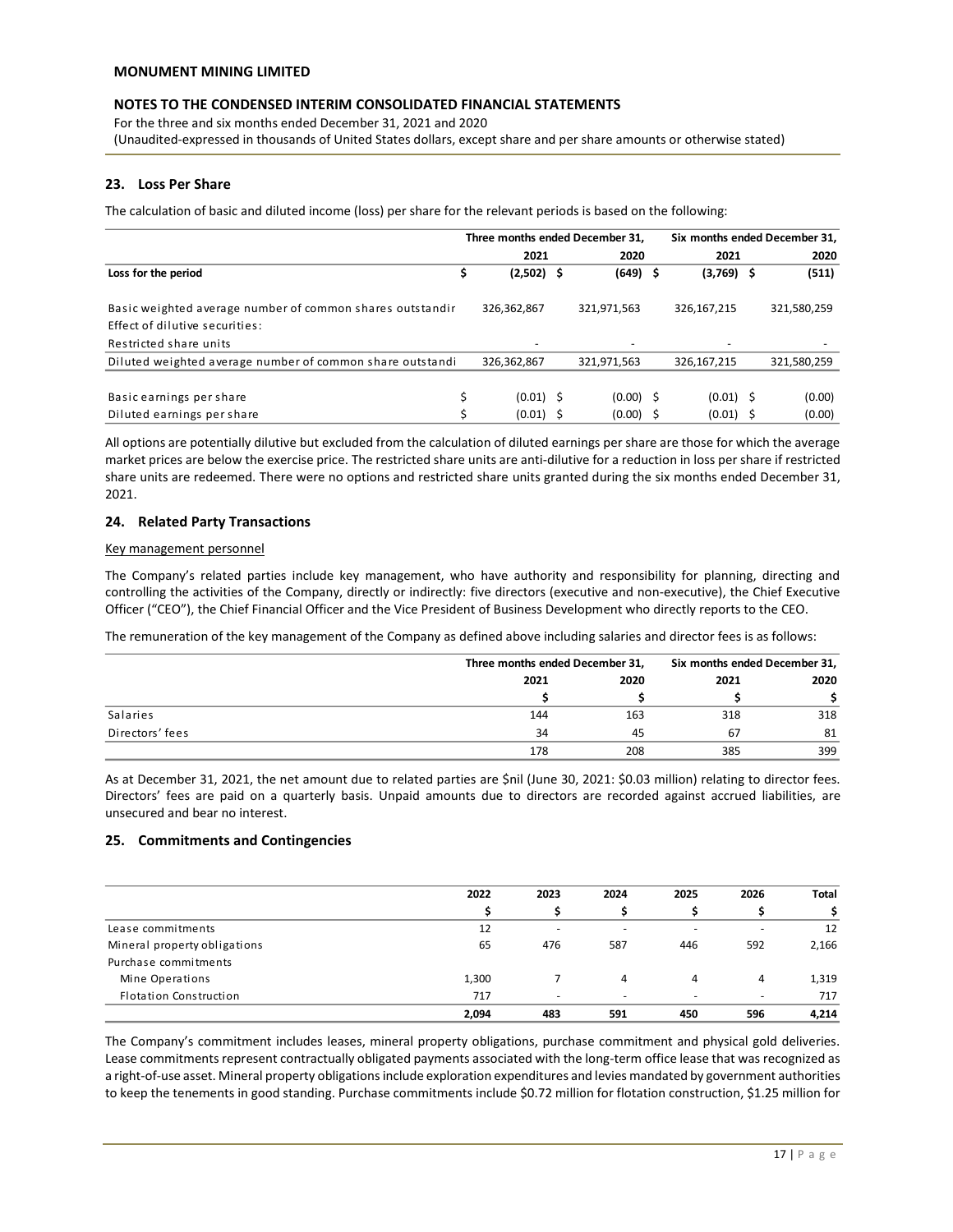For the three and six months ended December 31, 2021 and 2020 (Unaudited-expressed in thousands of United States dollars, except share and per share amounts or otherwise stated)

mine operations at Selinsing Gold Mine in Malaysia; and \$0.05 million for exploration expenditure at Murchison Gold Project in Western Australia.

In addition to commitments outlined above, the Company is obligated to deliver 241 ounces of gold (Note 13) in January 2022.

# **26. Supplemental Cash Flow Information**

|                                                               | Three months ended December 31, |       | Six months ended December 31, |       |
|---------------------------------------------------------------|---------------------------------|-------|-------------------------------|-------|
|                                                               | 2021                            | 2020  | 2021                          | 2020  |
|                                                               |                                 | S     |                               |       |
| Interest received                                             | 21                              | 13    | 30                            | 93    |
| Net income tax paid                                           | (319)                           | (136) | (722)                         | (702) |
| Non-cash working capital, financing and investing activities: |                                 |       |                               |       |
| Amortization charged to mineral properties                    |                                 | 105   | 4                             | 211   |
| Amortization inherent in inventory                            | (656)                           | (14)  | 3,455                         | 3,357 |
| Expenditures on mineral properties in accounts payable        | (187)                           | 42    | 198                           | 183   |
| Plant and equipment costs included in accounts payable        | 697                             | (330) | 1.260                         | 209   |

# **27. Segment Disclosures**

The Company operates primarily in the gold mining industry and its major product is gold. Its activities include gold production, acquisition, exploration and development of gold and other base metal properties. The Company's mining operations are in Malaysia. Another reportable operating segment isthe exploration and evaluation segment. The Company's corporate head office is the last reportable operating segment.

The Company's reportable operating segments reflect the Company's individual mining interests and are reported in a manner consistent with the internal reporting used by the Company's chief operating decision maker to assess the Company's performance.

#### **a) Operating segments**

|                               | <b>Mine</b>       | <b>Exploration</b> | <b>Exploration and</b> | Corporate | <b>Total</b> |
|-------------------------------|-------------------|--------------------|------------------------|-----------|--------------|
| December 31, 2021             | <b>Operations</b> | and Evaluation     | Evaluation             |           |              |
|                               | (Gold)            | (Gold)             | (Copper/Iron)          |           |              |
|                               | S                 | \$                 | s                      | \$        | Ş.           |
| <b>Balance sheet</b>          |                   |                    |                        |           |              |
| Current assets                | 15,504            | 1,021              |                        | 26,644    | 43,169       |
| Property, plant and equipment | 25,653            | 6,893              |                        | 27        | 32,573       |
| Exploration and evaluation    |                   | 60,672             |                        |           | 60,672       |
| Total assets                  | 41,157            | 68,586             |                        | 26,671    | 136,414      |
| Total liabilities             | 11,750            | 1,338              |                        | 182       | 13,270       |
|                               | <b>Mine</b>       | <b>Exploration</b> | <b>Exploration and</b> | Corporate | Total        |
| June 30, 2021                 | <b>Operations</b> | and Evaluation     | Evaluation             |           |              |
|                               | (Gold)            | (Gold)             | (Copper/Iron)          |           |              |
|                               | S                 | \$                 | \$                     | \$        |              |
| <b>Balance sheet</b>          |                   |                    |                        |           |              |
| Current assets                | 16,181            | 2,728              |                        | 35,613    | 54,522       |
| Property, plant and equipment | 24,644            | 5,617              |                        | 45        | 30,306       |
| Exploration and evaluation    |                   | 56,948             |                        |           | 56,948       |
| Total assets                  | 40,825            | 65,293             |                        | 35,658    | 141,776      |
| Total liabilities             | 13,226            | 1,323              |                        | 349       | 14,898       |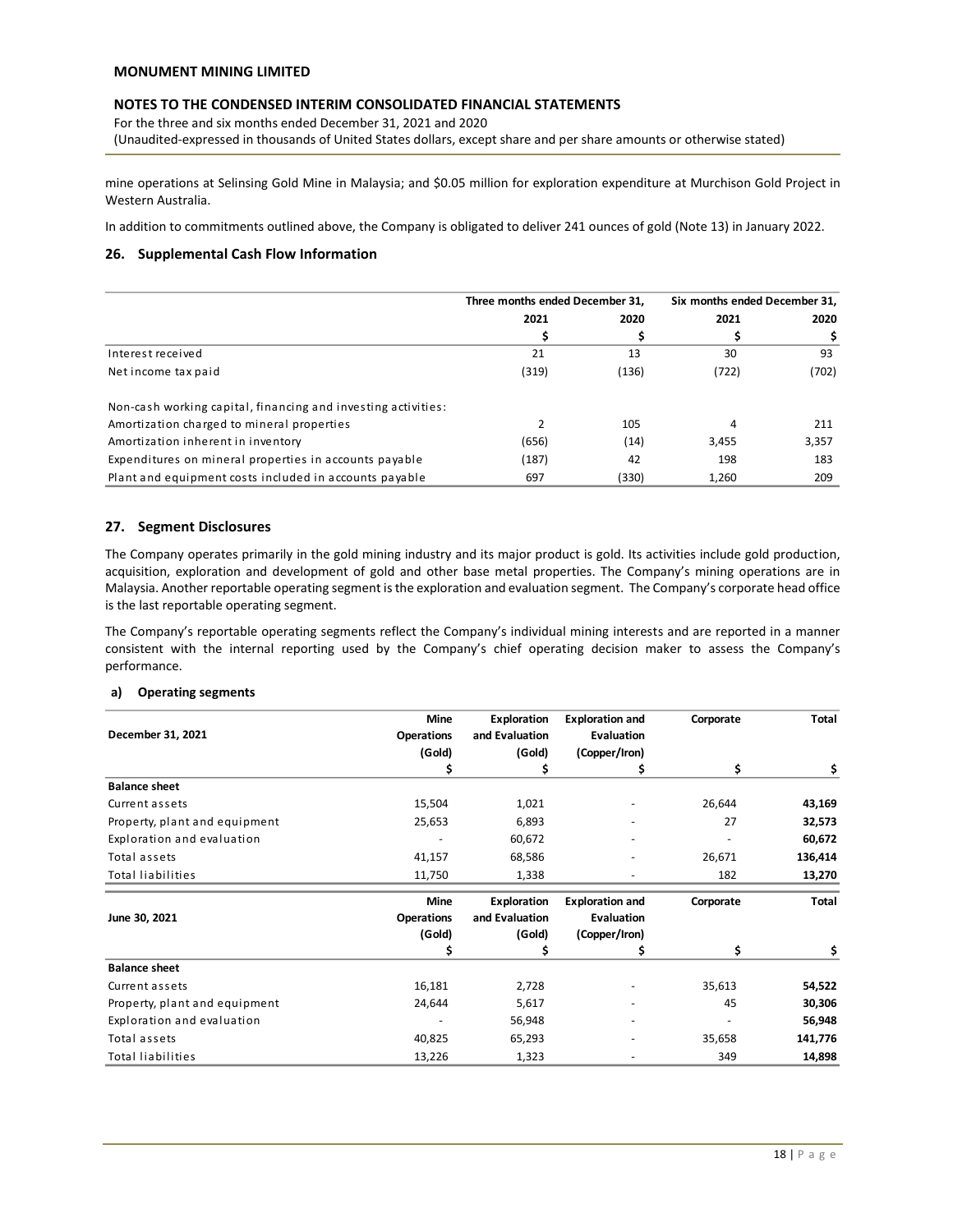For the three and six months ended December 31, 2021 and 2020

(Unaudited-expressed in thousands of United States dollars, except share and per share amounts or otherwise stated)

|                                     | Mine              | <b>Exploration</b> | <b>Exploration and</b> | Corporate                | Total        |
|-------------------------------------|-------------------|--------------------|------------------------|--------------------------|--------------|
| For the three months ended          | <b>Operations</b> | and Evaluation     | <b>Evaluation</b>      |                          |              |
| December 31, 2021                   | (Gold)            | (Gold)             | (Copper/Iron)          |                          |              |
|                                     | \$                | \$                 | \$                     | \$                       | \$           |
| Income statement                    |                   |                    |                        |                          |              |
| Revenue                             | 5,047             |                    |                        |                          | 5,047        |
| Loss from mining operations         | (1,778)           |                    |                        | ÷,                       | (1,778)      |
| Corporate expenses                  |                   |                    |                        | (346)                    | (346)        |
| Other income, (expenses) and (loss) | (532)             | (81)               |                        | 47                       | (566)        |
| Tax recovery                        | 188               |                    |                        | $\overline{\phantom{a}}$ | 188          |
| Net loss                            | (2, 122)          | (81)               |                        | (299)                    | (2,502)      |
| For the three months ended          | <b>Mine</b>       | <b>Exploration</b> | <b>Exploration and</b> | Corporate                | <b>Total</b> |
| December 31, 2020                   | <b>Operations</b> | and Evaluation     | <b>Evaluation</b>      |                          |              |
|                                     | (Gold)            | (Gold)             | (Copper/Iron)          |                          |              |
|                                     | \$                | \$                 | \$                     | \$                       | \$           |
| Income statement                    |                   |                    |                        |                          |              |
| Revenue                             | 6,835             |                    |                        |                          | 6,835        |
| Income from mining operations       | 1,619             |                    |                        |                          | 1,619        |
| Corporate expenses                  | $\overline{a}$    |                    |                        | (460)                    | (460)        |
| Other income, (expenses) and (loss) | (732)             | (483)              | (1,086)                | 1,046                    | (1,255)      |
| Tax expense                         | (553)             |                    |                        | $\overline{\phantom{a}}$ | (553)        |
| Net income/(loss)                   | 334               | (483)              | (1,086)                | 586                      | (649)        |
| For the six months ended            | <b>Mine</b>       | <b>Exploration</b> | <b>Exploration and</b> | Corporate                | <b>Total</b> |
| December 31, 2021                   | <b>Operations</b> | and Evaluation     | <b>Evaluation</b>      |                          |              |
|                                     | (Gold)            | (Gold)             | (Copper/Iron)          |                          |              |
|                                     | \$                | \$                 | \$                     | \$                       | \$           |
| Income statement                    |                   |                    |                        |                          |              |
| Revenue                             | 7,430             |                    |                        |                          | 7,430        |
| Loss from mining operations         | (2,106)           |                    |                        |                          | (2, 106)     |
| Corporate expenses                  | $\overline{a}$    |                    |                        | (773)                    | (773)        |
| Other expenses and loss             | (538)             | (153)              |                        | (165)                    | (856)        |
| Tax expense                         | (34)              |                    |                        | ÷,                       | (34)         |
| Net loss                            | (2,678)           | (153)              |                        | (938)                    | (3,769)      |
| For the six months ended            | <b>Mine</b>       | Exploration        | <b>Exploration and</b> | Corporate                | <b>Total</b> |
| December 31, 2020                   | <b>Operations</b> | and Evaluation     | <b>Evaluation</b>      |                          |              |
|                                     | (Gold)            | (Gold)             | (Copper/Iron)          |                          |              |
|                                     | \$                | \$                 | \$                     | \$                       | \$           |
| Income statement                    |                   |                    |                        |                          |              |
| Revenue                             | 12,754            |                    |                        |                          | 12,754       |
| Income from mining operations       | 3,890             |                    |                        |                          | 3,890        |
| Corporate expenses                  |                   |                    |                        | (788)                    | (788)        |
| Other income, (expenses) and (loss) | (1, 189)          | (1,007)            | (1,663)                | 1,511                    | (2, 348)     |
| Tax expense                         | (1,265)           |                    |                        | $\overline{\phantom{a}}$ | (1, 265)     |
| Net income/(loss)                   | 1,436             | (1,007)            | (1,663)                | 723                      | (511)        |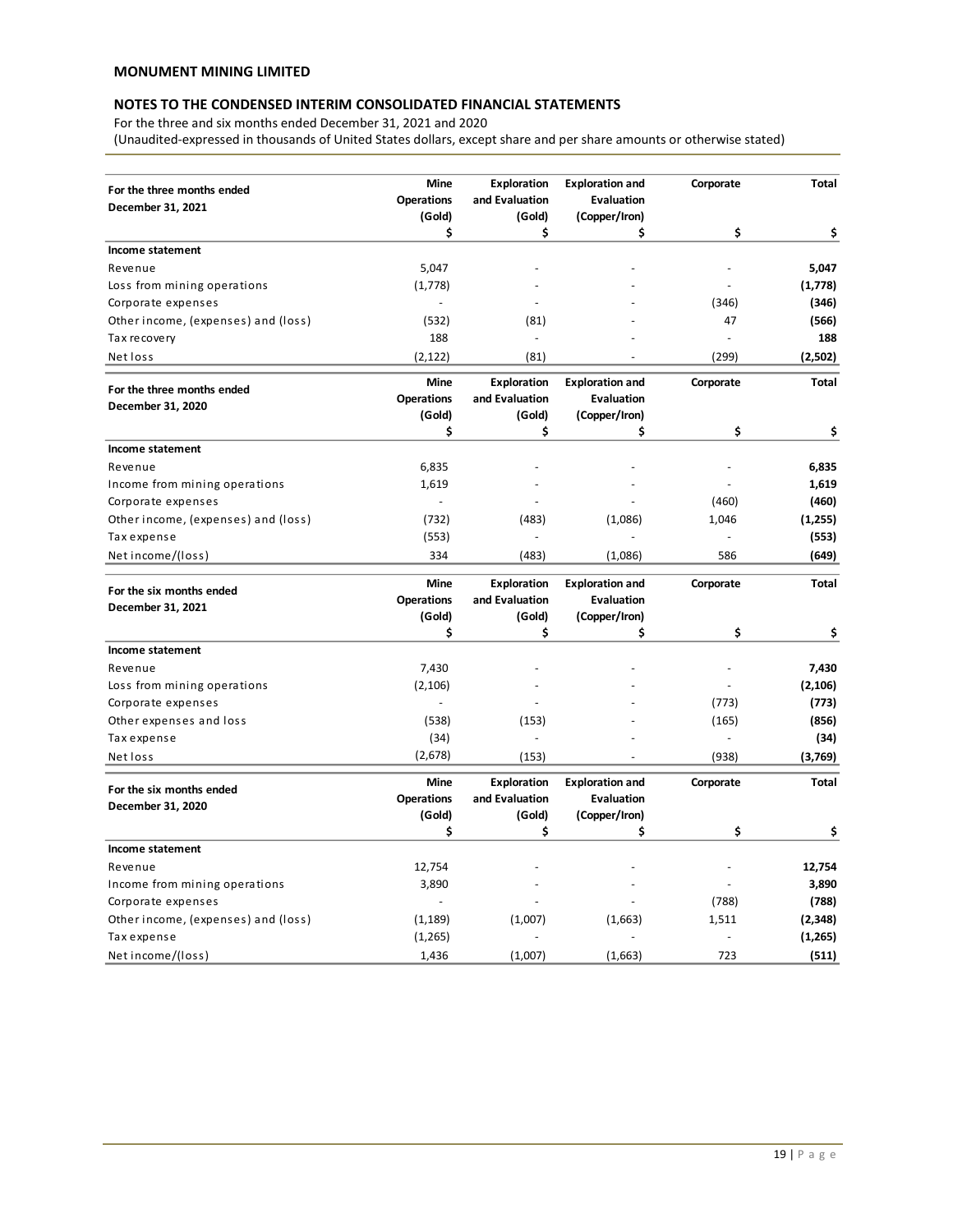For the three and six months ended December 31, 2021 and 2020 (Unaudited-expressed in thousands of United States dollars, except share and per share amounts or otherwise stated)

# **b) Geographical area information**

The Company operates in three geographic areas – Australia, Malaysia and Canada. Revenues are generated 100% in Malaysia and sold to a single customer in the US.

| December 31, 2021                   | Australia        | Malaysia | Canada | Total        |
|-------------------------------------|------------------|----------|--------|--------------|
|                                     | \$               | \$       | \$     | \$           |
| <b>Balance sheet</b>                |                  |          |        |              |
| Current assets                      | 779              | 15,746   | 26,644 | 43,169       |
| Property, plant and equipment       | 6,892            | 25,654   | 27     | 32,573       |
| Exploration and evaluation          | 30,107           | 30,565   |        | 60,672       |
| Total assets                        | 37,778           | 71,965   | 26,671 | 136,414      |
| <b>Total liabilities</b>            | 1,703            | 11,385   | 182    | 13,270       |
| June 30, 2021                       | <b>Australia</b> | Malaysia | Canada | Total        |
|                                     | \$               | \$       | \$     | \$           |
| <b>Balance sheet</b>                |                  |          |        |              |
| Current assets                      | 2,484            | 16,425   | 35,613 | 54,522       |
| Property, plant and equipment       | 5,614            | 24,647   | 45     | 30,306       |
| Exploration and evaluation          | 29,941           | 27,007   |        | 56,948       |
| Total assets                        | 38,039           | 68,079   | 35,658 | 141,776      |
| <b>Total liabilities</b>            | 3,725            | 10,824   | 349    | 14,898       |
| For the three months ended          | Australia        | Malaysia | Canada | <b>Total</b> |
| December 31, 2021                   | \$               | \$       | \$     | \$           |
| Income statement                    |                  |          |        |              |
| Revenue                             |                  | 5,047    |        | 5,047        |
| Loss from mining operations         |                  | (1,778)  |        | (1,778)      |
| Corporate expenses                  | (2)              | (25)     | (319)  | (346)        |
| Other income, (expenses) and (loss) | (81)             | (531)    | 46     | (566)        |
| Tax recovery                        |                  | 188      |        | 188          |
| Net loss                            | (83)             | (2, 146) | (273)  | (2,502)      |
| For the three months ended          | Australia        | Malaysia | Canada | Total        |
| December 31, 2020                   | \$               | \$       | \$     | \$           |
| Income statement                    |                  |          |        |              |
| Revenue                             |                  | 6,835    |        | 6,835        |
| Income from mining operations       |                  | 1,619    |        | 1,619        |
| Corporate expenses                  | (48)             | (29)     | (383)  | (460)        |
| Other income, (expenses) and (loss) | (484)            | (1, 815) | 1,044  | (1,255)      |
| Tax expense                         |                  | (553)    |        | (553)        |
| Net income/(loss)                   | (532)            | (778)    | 661    | (649)        |